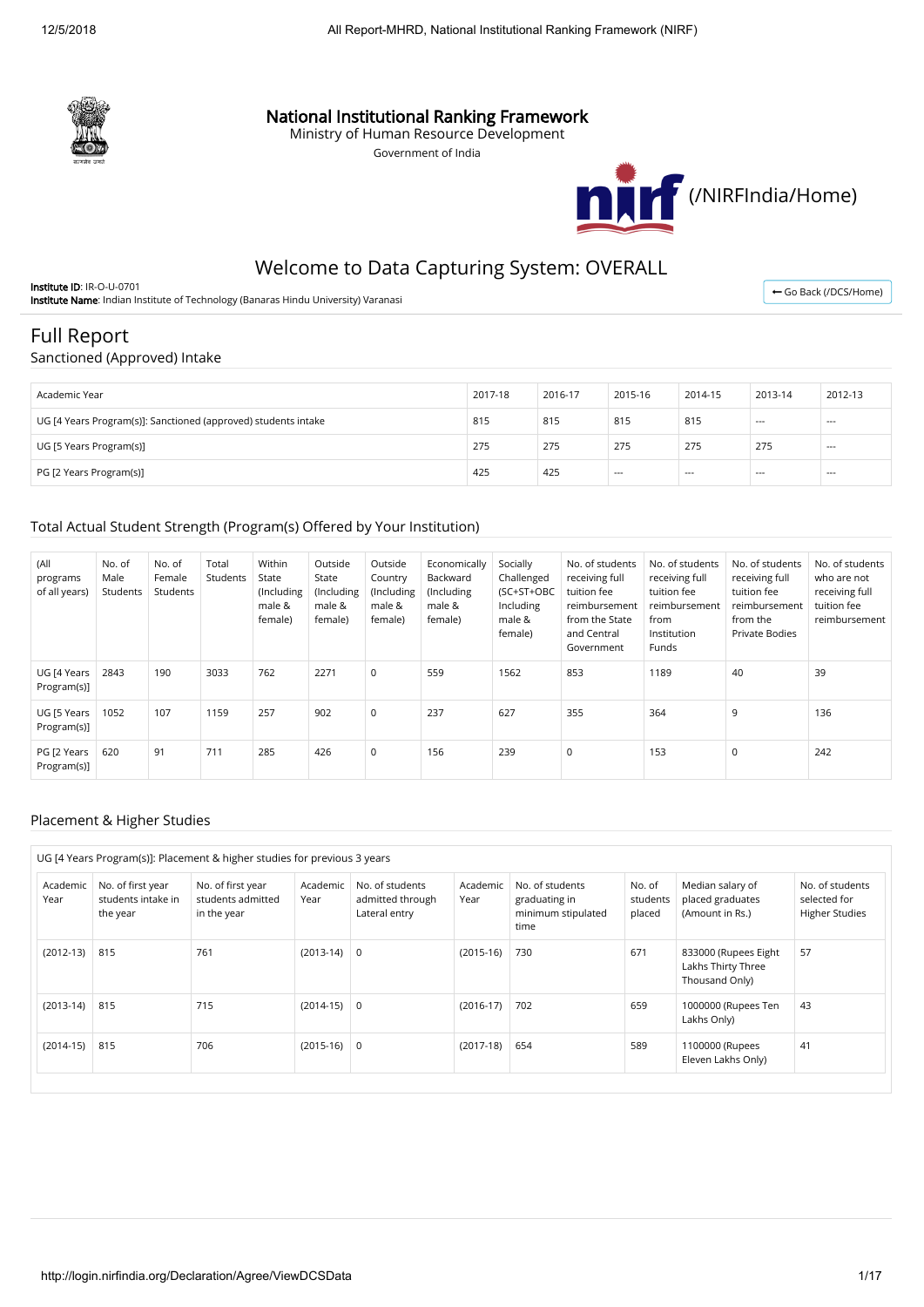|                  | UG [5 Years Program(s)]: Placement & higher studies for previous 3 years |     |                                                       |                  |                                                      |                                                                 |                                                          |                                          |                              |                              |                                                                   |         |                                                          |
|------------------|--------------------------------------------------------------------------|-----|-------------------------------------------------------|------------------|------------------------------------------------------|-----------------------------------------------------------------|----------------------------------------------------------|------------------------------------------|------------------------------|------------------------------|-------------------------------------------------------------------|---------|----------------------------------------------------------|
| Academic<br>Year | No. of first year<br>students intake in<br>the year                      |     | No. of first year<br>students admitted<br>in the year | Academic<br>Year | No. of students<br>admitted through<br>Lateral entry |                                                                 | Academic<br>Year                                         | No. of students<br>graduating in<br>time | minimum stipulated           | No. of<br>students<br>placed | Median salary of placed<br>graduates per annum<br>(Amount in Rs.) |         | No. of students<br>selected for<br><b>Higher Studies</b> |
| 2011-12          | 275                                                                      | 218 |                                                       | 2012-13          | $\mathbf 0$                                          |                                                                 | 2015-16                                                  | 213                                      |                              | 190                          | 869000 (Rupees Eight<br>Lakhs Sixty Nine<br>Thousand Only)        |         | 23                                                       |
| 2012-13          | 275                                                                      | 225 |                                                       | 2013-14          | $\mathbf 0$                                          |                                                                 | 2016-17                                                  | 222                                      |                              | 209                          | 1150000 (Rupees Eleven<br>Lakhs Fifty Thousand<br>Only)           |         | 12                                                       |
| 2013-14          | 275                                                                      | 202 |                                                       | 2014-15          | $\mathbf 0$                                          |                                                                 | 2017-18                                                  | 201                                      |                              | 178                          | 1000000 (Rupees Ten<br>Lakhs Only)                                |         | 12                                                       |
|                  | PG [2 Years Program(s)]: Placement & higher studies for previous 3 years |     |                                                       |                  |                                                      |                                                                 |                                                          |                                          |                              |                              |                                                                   |         |                                                          |
| Academic<br>Year | No. of first year<br>students intake in the<br>year                      |     | No. of first year students<br>admitted in the year    |                  | Academic<br>Year                                     |                                                                 | No. of students graduating in<br>minimum stipulated time |                                          | No. of<br>students<br>placed |                              | Median salary of placed<br>graduates (Amount in Rs.)              | Studies | No. of students<br>selected for Higher                   |
| $(2014-15)$      | 414                                                                      |     | 315                                                   |                  | $(2015-16)$                                          | 265<br>228<br>540000 (Rupees Five Lakhs<br>forty Thousand Only) |                                                          |                                          | 37                           |                              |                                                                   |         |                                                          |
| $(2015-16)$      | 414                                                                      |     | 333                                                   |                  | $(2016-17)$                                          | 245                                                             |                                                          |                                          | 175                          | Fifty Thousand Only)         | 550000 (Rupees Five Lakhs                                         | 69      |                                                          |
| $(2016-17)$      | 425                                                                      |     | 359                                                   |                  | $(2017-18)$                                          | 212                                                             |                                                          |                                          | 150                          |                              | 625000 (Rupees Six Lakhs<br>Twenty Five Thousand Only)            | 49      |                                                          |
|                  |                                                                          |     |                                                       |                  |                                                      |                                                                 |                                                          |                                          |                              |                              |                                                                   |         |                                                          |

### Ph.D Student Details

| Ph.D (Student pursuing doctoral program till 2017-18; Students admitted in the academic year 2018-19 should not be entered here.) |         |                       |         |         |  |  |  |
|-----------------------------------------------------------------------------------------------------------------------------------|---------|-----------------------|---------|---------|--|--|--|
|                                                                                                                                   |         | <b>Total Students</b> |         |         |  |  |  |
| Full Time<br>745                                                                                                                  |         |                       |         |         |  |  |  |
| Part Time                                                                                                                         | 8       |                       |         |         |  |  |  |
|                                                                                                                                   |         |                       |         |         |  |  |  |
| No. of Ph.D students graduated (including Integrated Ph.D)                                                                        |         |                       |         |         |  |  |  |
|                                                                                                                                   | 2017-18 |                       | 2016-17 | 2015-16 |  |  |  |
| 43<br>52<br>Full Time<br>85                                                                                                       |         |                       |         |         |  |  |  |
| 12<br>Part Time<br>9<br>$\Omega$                                                                                                  |         |                       |         |         |  |  |  |
|                                                                                                                                   |         |                       |         |         |  |  |  |

### Financial Resources: Utilised Amount for the Capital & Operational expenditure for previous 3 years

| Financial Year                                                                                       | 2017-18                                                                                      | 2016-17                                                                                                    | 2015-16                                                                                     |  |  |  |  |
|------------------------------------------------------------------------------------------------------|----------------------------------------------------------------------------------------------|------------------------------------------------------------------------------------------------------------|---------------------------------------------------------------------------------------------|--|--|--|--|
|                                                                                                      | Utilised Amount                                                                              | Utilised Amount                                                                                            | Utilised Amount                                                                             |  |  |  |  |
| Annual Capital Expenditure on Academic Activities and Resources (excluding expenditure on buildings) |                                                                                              |                                                                                                            |                                                                                             |  |  |  |  |
| Library                                                                                              | 70994093 (Rupees Seven Crore nin<br>e lakh ninety four thousand ninety<br>three only)        | 59218065 (Rupees Five crore ninet<br>y two lakh eighteen thousand sixty<br>five only)                      | 8717646 (Rupees eighty seven lakh<br>seventeen thousand six hundred f<br>orty six only)     |  |  |  |  |
| New Equipment for Laboratories                                                                       | 93023207 (Rupees nine crore thirty<br>lakh twenty three thousand two hu<br>ndred seven only) | 247217213 (Rupees twenty four cr<br>ore seventy two lakh seventeen th<br>ousand two hundred thirteen only) | 80362805 (Rupees eight crore thre<br>e lakh sixty two thousand eight hu<br>ndred five only) |  |  |  |  |
| <b>Engineering Workshops</b>                                                                         | 8309344 (Rupees Eighty three lakh<br>nine thousand three hundred forty<br>four only)         | 28398748 (Rupees two crore eighty<br>three lakh ninety eight thousand s<br>even hundred forty eight only)  | 20263073 (Rupees two crore two la<br>kh sixty three thousand seventy th<br>ree only)        |  |  |  |  |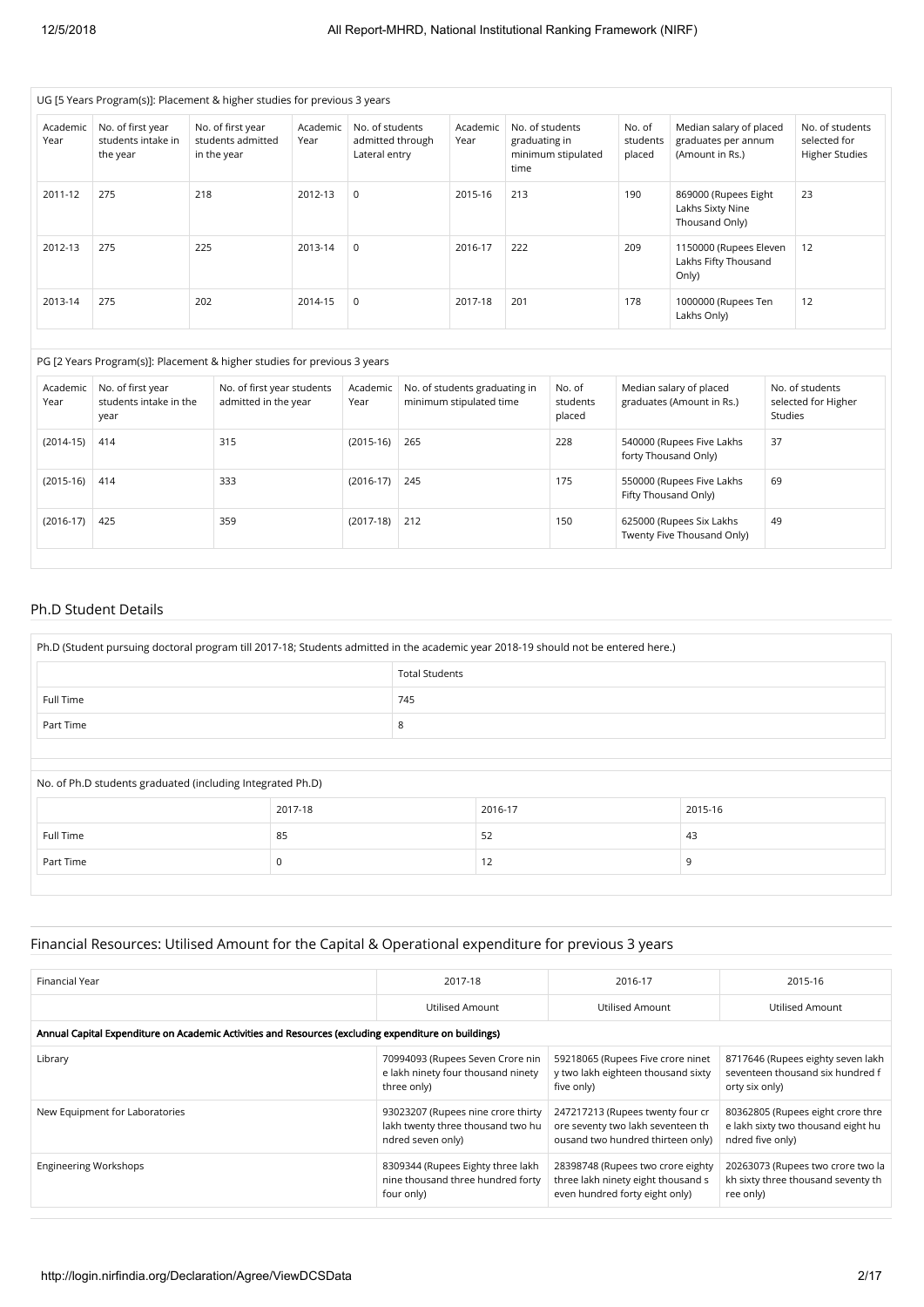| Financial Year                                                                                                                                   | 2017-18                                                                                                            | 2016-17                                                                                                                 | 2015-16                                                                                                               |
|--------------------------------------------------------------------------------------------------------------------------------------------------|--------------------------------------------------------------------------------------------------------------------|-------------------------------------------------------------------------------------------------------------------------|-----------------------------------------------------------------------------------------------------------------------|
|                                                                                                                                                  | <b>Utilised Amount</b>                                                                                             | <b>Utilised Amount</b>                                                                                                  | <b>Utilised Amount</b>                                                                                                |
| Other expenditure on creation of Capital Assets (excluding expenditure<br>on Land and Building)                                                  | 320776928 (Rupees thirty two cror<br>e seven lakh seventy six thousand<br>nine hundred twenty eight only)          | 242795977 (Rupees twenty four cr<br>ore twenty seven lakh ninety five t<br>housand nine hundred seventy sev<br>en only) | 120928486 (Rupees twelve crore ni<br>ne lakh twenty eight thousand four<br>hundred eighty six only)                   |
| Annual Operational Expenditure                                                                                                                   |                                                                                                                    |                                                                                                                         |                                                                                                                       |
| Salaries (Teaching and Non Teaching staff)                                                                                                       | 1361656209 (Rupees one hundred<br>thirty six crore sixteen lakh fifty six<br>thousand two hundred nine only)       | 977496320 (Rupees ninety seven cr<br>ore seventy four lakh ninety six tho<br>usand three hundred twenty only)           | 847488981 (Rupees eighty four cro<br>re seventy four lakh eighty eight th<br>ousand nine hundred eighty one o<br>nly) |
| Maintenance of Academic Infrastructure or consumables, other running<br>expenditures etc. (excluding maintenance of hostels and allied services) | 1047695310 (Rupees one hundred<br>four crore seventy six lakh ninety fi<br>ve thousand three hundred ten onl<br>y) | 776169133 (Rupees seventy seven<br>crore sixty one lakh sixty nine thou<br>sand one hundred thirty three onl<br>y)      | 697329406 (Rupees sixty nine cror<br>e seventy three lakh twenty nine th<br>ousand four hundred six only)             |
| Seminars/Conferences/Workshops                                                                                                                   | 26926781 (Rupees two crore sixty<br>nine lakh twenty six thousand seve<br>n hundred eighty one only)               | 16891448 (Rupees one crore sixty<br>eight lakh ninety one thousand fou<br>r hundred forty eight only)                   | 7004843 (Rupees seventy lakhs fou<br>r thousand eight hundred forty thr<br>ee only)                                   |

| Calendar year            | 2017 | 2016 | 2015 |
|--------------------------|------|------|------|
| No. of Patents Published | 19   |      |      |
| No. of Patents Granted   |      | u    | -0   |

### Sponsored Research Details

IPR

| Financial Year                                     | 2017-18                                                                      | 2016-17                                                                          | 2015-16                                                                      |
|----------------------------------------------------|------------------------------------------------------------------------------|----------------------------------------------------------------------------------|------------------------------------------------------------------------------|
| Total no. of Sponsored<br>Projects                 | 113                                                                          | 54                                                                               | 51                                                                           |
| Total no. of Funding<br>Agencies                   | 25                                                                           | 24                                                                               | 16                                                                           |
| <b>Total Amount Received</b><br>(Amount in Rupees) | 148295017                                                                    | 141610455                                                                        | 32190105                                                                     |
| Amount Received in Words                           | Rupees fourteen crore eighty two lakh ninety five<br>thousand seventeen only | Rupees fourteen crore sixteen lakh ten thousand f<br>our hundred fifty five only | Rupees three crore twenty one lakh ninety thousa<br>nd one hundred five only |

### Consultancy Project Details

| Financial Year                                     | 2017-18                                                                                 | 2016-17                                                                               | 2015-16                                                                              |
|----------------------------------------------------|-----------------------------------------------------------------------------------------|---------------------------------------------------------------------------------------|--------------------------------------------------------------------------------------|
| Total no. of Consultancy<br>Projects               | 894                                                                                     | 705                                                                                   | 673                                                                                  |
| Total no. of Client<br>Organizations               | 379                                                                                     | 402                                                                                   | 291                                                                                  |
| <b>Total Amount Received</b><br>(Amount in Rupees) | 71427271                                                                                | 63358916                                                                              | 55687219                                                                             |
| Amount Received in<br>Words                        | Rupees seven crore fourteen lakh twenty seven thous<br>and two hundred seventy one only | Rupees six crore thirty three lakh fifty eight thou<br>sand nine hundred sixteen only | Rupees five crore fifty six lakh eighty seven thous<br>and two hundred nineteen only |

### Executive Development Programs (Minimum one year duration)

| Financial Year<br>. | 201<br>10<br>ة 1-1 ' | 2016-17 | 2015-16 |
|---------------------|----------------------|---------|---------|
|---------------------|----------------------|---------|---------|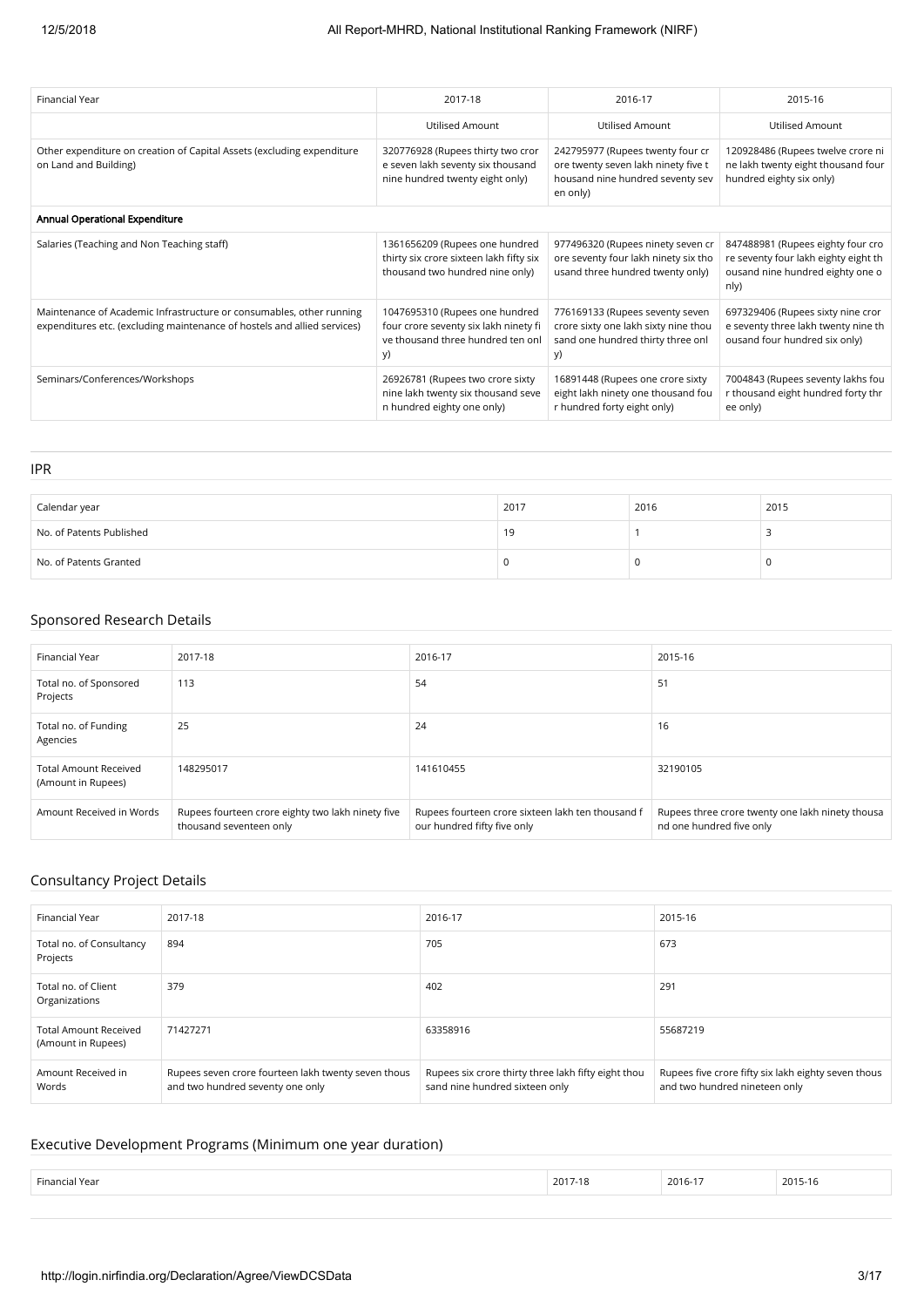| Financial Year                              | 2017-18  | 2016-17 | 2015-16 |
|---------------------------------------------|----------|---------|---------|
| Total no. of Executive Development Programs | 0        |         |         |
| Total no. of Participants                   |          |         |         |
| Total Annual Earnings (Amount in Rupees)    | $\Omega$ |         |         |
| Total Annual Earnings in Words              | Zero     | Zero    | Zero    |

#### PCS Facilities: Facilities of physically challenged students

| 1. Do your institution buildings have Lifts/Ramps?                                                                                                        | Yes, more than 80% of the<br>buildings |
|-----------------------------------------------------------------------------------------------------------------------------------------------------------|----------------------------------------|
| 2. Do your institution have provision for walking aids, includingwheelchairs and transportation from one building to another for handicapped<br>students? | Yes                                    |
| 3. Do your institution buildings have specially designed toilets for handicapped students?                                                                | Yes, more than 80% of the<br>buildings |

### Faculty Details

1. How many faculty members of your institution have received highly reputed national/international awards/recognition from Central government agencies in the previous year (2017-18)?

| Srno           | Name                       | Age | Designation                | Gender | Qualification | Experience<br>(In Months) | Is Associated<br>Last Year | Currently working<br>with institution? | Joining<br>Date     | Leaving<br>Date          | Association<br>type   |
|----------------|----------------------------|-----|----------------------------|--------|---------------|---------------------------|----------------------------|----------------------------------------|---------------------|--------------------------|-----------------------|
| $\mathbf{1}$   | A Durga Prasad             | 42  | Assistant Professor        | Male   | M.Tech        | 171                       | Yes                        | Yes                                    | $24 - 05 -$<br>2007 | ---                      | Regular               |
| $\overline{2}$ | Amit Kumar Verma           | 36  | Assistant Professor        | Male   | Ph.D          | 34                        | No                         | Yes                                    | $01 - 05 -$<br>2018 | $\overline{a}$           | Regular               |
| 3              | Ashish Kumar Agarwal       | 37  | <b>Assistant Professor</b> | Male   | Ph.D          | 10                        | No                         | Yes                                    | $21 - 05 -$<br>2018 | ---                      | Regular               |
| 4              | Banik Rathindra Mohan      | 62  | Professor                  | Male   | Ph.D          | 445                       | Yes                        | Yes                                    | $25-03-$<br>1985    | $\overline{a}$           | Regular               |
| 5              | C Ravindranath<br>Chowdary | 36  | <b>Assistant Professor</b> | Male   | Ph.D          | 51                        | Yes                        | Yes                                    | $27-05-$<br>2014    | $\overline{\phantom{a}}$ | Regular               |
| 6              | Chawla Ruchi               | 37  | Associate Professor        | Female | Ph.D          | 114                       | Yes                        | Yes                                    | 30-04-<br>2008      | ---                      | Regular               |
| $\overline{7}$ | Devendra Singh             | 46  | Professor                  | Male   | Ph.D          | 275                       | Yes                        | Yes                                    | $14 - 06 -$<br>2004 | ---                      | Regular               |
| 8              | Dr Ruchir Gupta            | 39  | <b>Assistant Professor</b> | Male   | Ph.D          | 197                       | No                         | Yes                                    | 05-06-<br>2017      | $\overline{a}$           | Regular               |
| 9              | Dutta Prasun               | 36  | <b>Assistant Professor</b> | Male   | Ph.D          | 32                        | Yes                        | Yes                                    | $11 - 12 -$<br>2015 | $\overline{a}$           | Regular               |
| 10             | Gauhar Abbas               | 36  | <b>Assistant Professor</b> | Male   | Ph.D          | $\overline{4}$            | No                         | Yes                                    | $15-03-$<br>2018    |                          | Regular               |
| 11             | Gupta S N                  | 75  | Other                      | Male   | Ph.D          | 516                       | Yes                        | Yes                                    | $13 - 01 -$<br>2015 | ---                      | Regular               |
| 12             | Jaiswal Ashok              | 40  | Associate Professor        | Male   | Ph.D          | 125                       | Yes                        | Yes                                    | $14 - 05 -$<br>2007 |                          | Regular               |
| 13             | Kamal Sheel                | 68  | Other                      | Male   | Ph.D          | 317                       | <b>No</b>                  | Yes                                    | $01 - 12 -$<br>2017 | ---                      | Adhoc/<br>Contractual |
| 14             | Khan R U                   | 69  | Other                      | Male   | Ph.D          | 456                       | Yes                        | Yes                                    | $01 - 01 -$<br>2015 | $\overline{\phantom{a}}$ | Regular               |
| 15             | Kumar Devendra             | 64  | Professor                  | Male   | Ph.D          | 435                       | Yes                        | Yes                                    | 09-07-<br>1984      | ---                      | Regular               |

24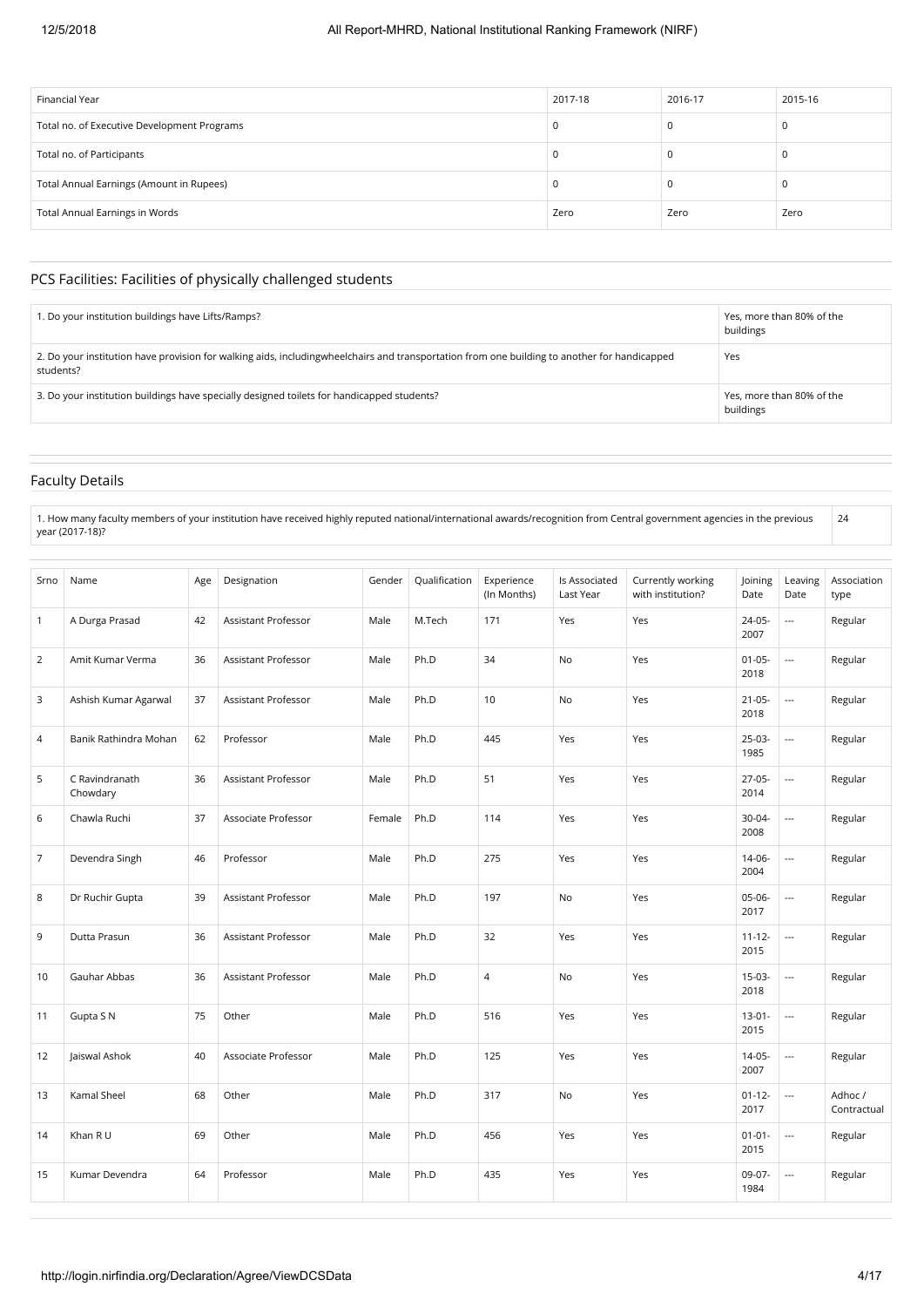| 16 | Kumar Santosh              | 55 | Professor           | Male   | Ph.D        | 352          | Yes | Yes | 09-07-<br>1992      | $\overline{\phantom{a}}$ | Regular                |
|----|----------------------------|----|---------------------|--------|-------------|--------------|-----|-----|---------------------|--------------------------|------------------------|
| 17 | Mahanty Ranjit             | 53 | Professor           | Male   | Ph.D        | 283          | Yes | Yes | $01-07-$<br>1998    | $\overline{\phantom{a}}$ | Regular                |
| 18 | Mandal Kamdeo              | 58 | Professor           | Male   | Ph.D        | 268          | Yes | Yes | $22 - 11 -$<br>2004 | $\overline{\phantom{a}}$ | Regular                |
| 19 | Md Koushik Chowdhury       | 34 | Other               | Male   | Ph.D        | 23           | Yes | No  | $16 - 01 -$<br>2017 | $11 - 12 -$<br>2017      | Adhoc /<br>Contractual |
| 20 | Mishra Shradha             | 37 | Assistant Professor | Female | Ph.D        | 33           | Yes | Yes | $27 - 11 -$<br>2015 | $\overline{\phantom{a}}$ | Regular                |
| 21 | Mohan Anita                | 51 | Associate Professor | Female | Ph.D        | 264          | Yes | Yes | $15-05-$<br>2004    | $\overline{\phantom{a}}$ | Regular                |
| 22 | Mukhopadhyay<br>Santwana   | 53 | Professor           | Female | Ph.D        | 157          | Yes | Yes | 27-09-<br>2004      | $\overline{\phantom{a}}$ | Regular                |
| 23 | Ohri Anurag                | 40 | Associate Professor | Male   | Ph.D        | 189          | Yes | Yes | $10-06-$<br>2004    | $\overline{\phantom{a}}$ | Regular                |
| 24 | Panda Saroja Kanta         | 47 | Professor           | Male   | Ph.D        | 290          | Yes | Yes | 22-07-<br>2005      | $\overline{\phantom{a}}$ | Regular                |
| 25 | Pandey Rajesh Kumar        | 34 | Associate Professor | Male   | Ph.D        | 23           | Yes | Yes | $10 - 06 -$<br>2014 | $\overline{\phantom{a}}$ | Regular                |
| 26 | Pavan Kumar Aluri          | 35 | Assistant Professor | Male   | Ph.D        | $\mathbf{1}$ | No  | Yes | $21 - 06 -$<br>2018 | $\overline{\phantom{a}}$ | Regular                |
| 27 | Prasad Nand Kishore        | 46 | Associate Professor | Male   | Ph.D        | 138          | Yes | Yes | $11-07-$<br>2007    | $\overline{\phantom{a}}$ | Regular                |
| 28 | Rai K N                    | 69 | Other               | Male   | Ph.D        | 516          | Yes | Yes | $02 - 01 -$<br>2015 | $\overline{\phantom{a}}$ | Regular                |
| 29 | Ajit Kumar Mishra          | 46 | Associate Professor | Male   | Ph.D        | 175          | No  | Yes | 14-03-<br>2018      | $\overline{\phantom{a}}$ | Regular                |
| 30 | Asha Gupta                 | 35 | Assistant Professor | Female | Ph.D        | 9            | No  | Yes | $07-12-$<br>2017    | $\overline{\phantom{a}}$ | Regular                |
| 31 | Banerjee Goutam            | 59 | Professor           | Male   | Ph.D        | 394          | Yes | Yes | $01 - 11 -$<br>2004 | $\overline{\phantom{a}}$ | Regular                |
| 32 | Bratindranath<br>Mukherjee | 37 | Assistant Professor | Male   | Ph.D        | 46           | No  | Yes | 09-02-<br>2018      | $\overline{\phantom{a}}$ | Regular                |
| 33 | Chaudhary Kalpana          | 42 | Associate Professor | Female | Ph.D        | 183          | Yes | Yes | 29-07-<br>2002      | $\overline{\phantom{a}}$ | Regular                |
| 34 | Debdas Ghosh               | 31 | Assistant Professor | Male   | Ph.D        | 51           | No  | Yes | $08-10-$<br>2016    | $\overline{\phantom{a}}$ | Regular                |
| 35 | Dr Rosalin Sahoo           | 34 | Assistant Professor | Female | Ph.D        | 24           | No  | Yes | 27-06-<br>2017      | $\overline{\phantom{a}}$ | Regular                |
| 36 | Dubey J N                  | 75 | Other               | Male   | Ph.D        | 563          | Yes | No  | 24-07-<br>2014      | $30 - 06 -$<br>2018      | Regular                |
| 37 | Er Ramesh Singh            | 63 | Other               | Male   | M.Sc.(Engg) | 437          | Yes | Yes | 25-07-<br>2016      | $\ldots$                 | Regular                |
| 38 | Gupta Hari Prabhat         | 35 | Assistant Professor | Male   | Ph.D        | 169          | Yes | Yes | $02 - 11 -$<br>2015 | $\overline{\phantom{a}}$ | Regular                |
| 39 | Jain Pradeep Kumar         | 60 | Professor           | Male   | Ph.D        | 432          | Yes | Yes | $10-04-$<br>1986    | $\overline{\phantom{a}}$ | Regular                |
| 40 | Jitendra Kumar             | 70 | Other               | Male   | Ph.D        | 486          | Yes | Yes | 24-07-<br>2017      | $\overline{\phantom{a}}$ | Adhoc /<br>Contractual |
| 41 | Khan Debashis              | 42 | Associate Professor | Male   | Ph.D        | 161          | Yes | Yes | $31 - 05 -$<br>2007 | $\overline{\phantom{a}}$ | Regular                |
| 42 | Kumar Brind                | 51 | Associate Professor | Male   | Ph.D        | 335          | Yes | Yes | $01 - 04 -$<br>2003 | $\overline{\phantom{a}}$ | Regular                |
| 43 | Kumar Sandeep              | 53 | Professor           | Male   | Ph.D        | 279          | Yes | Yes | $27 - 12 -$<br>2004 | $\overline{\phantom{a}}$ | Regular                |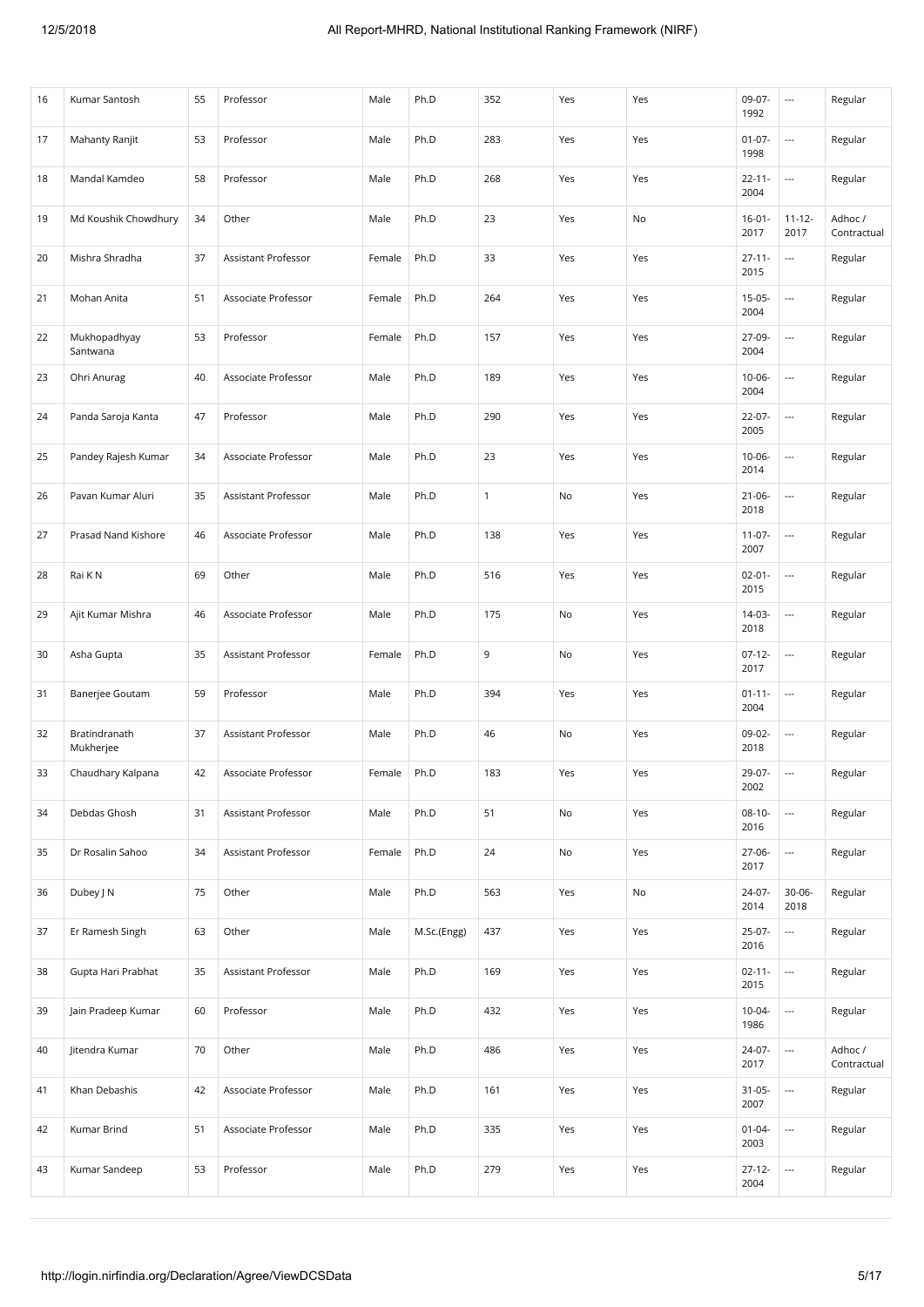| 44 | Lenka Sanjaya Kumar           | 42 | Other                      | Male   | Ph.D   | 68             | Yes | Yes | $07-02-$<br>2015    | $\hspace{0.05cm} \ldots$ | Regular                |
|----|-------------------------------|----|----------------------------|--------|--------|----------------|-----|-----|---------------------|--------------------------|------------------------|
| 45 | Malviya Manisha               | 38 | Assistant Professor        | Female | Ph.D   | 119            | Yes | Yes | $29 - 11 -$<br>2007 | $\overline{a}$           | Regular                |
| 46 | Marshal                       | 40 | Associate Professor        | Male   | Ph.D   | 106            | No  | Yes | $04-07-$<br>2017    | $\hspace{0.05cm} \ldots$ | Regular                |
| 47 | Mishra Ravi Bhushan           | 65 | Professor                  | Male   | Ph.D   | 456            | Yes | No  | $16 - 11 -$<br>1983 | $30 - 06 -$<br>2018      | Regular                |
| 48 | Mohan Anand Chandra           | 63 | <b>Assistant Professor</b> | Male   | M.Tech | 404            | Yes | Yes | 18-09-<br>1980      | $\overline{\phantom{a}}$ | Regular                |
| 49 | Mukhopadhyay Nirod<br>Krishna | 55 | Professor                  | Male   | Ph.D   | 321            | Yes | Yes | 29-07-<br>1998      | $\overline{\phantom{a}}$ | Regular                |
| 50 | Nirmalya Guha                 | 41 | Associate Professor        | Male   | Ph.D   | 106            | No  | Yes | 28-05-<br>2018      | $\hspace{0.05cm} \ldots$ | Regular                |
| 51 | Panda Prasanta Kumar          | 55 | Professor                  | Male   | Ph.D   | 355            | Yes | Yes | 14-08-<br>2002      | $\hspace{0.05cm} \ldots$ | Regular                |
| 52 | Pandey Rajendra Kumar         | 57 | Professor                  | Male   | Ph.D   | 244            | Yes | Yes | 26-03-<br>1997      | $\hspace{0.05cm} \ldots$ | Regular                |
| 53 | Patnaik Ranjana               | 64 | Professor                  | Female | Ph.D   | 392            | Yes | Yes | $25-02-$<br>1985    | $\overline{\phantom{a}}$ | Regular                |
| 54 | Prasad Mithileshwar           | 69 | Other                      | Male   | Ph.D   | 488            | Yes | Yes | $01 - 03 -$<br>2005 | ---                      | Regular                |
| 55 | Rai Birendra Nath             | 62 | Professor                  | Male   | Ph.D   | 248            | Yes | Yes | $31 - 01 -$<br>1997 | $\overline{\phantom{a}}$ | Regular                |
| 56 | Rajeev Singh                  | 33 | Assistant Professor        | Male   | Ph.D   | $\overline{7}$ | No  | Yes | $20 - 12 -$<br>2017 | $\overline{\phantom{a}}$ | Regular                |
| 57 | Ahmad Imteyaz<br>Mohammad     | 40 | Assistant Professor        | Male   | Ph.D   | 30             | Yes | Yes | $01 - 02 -$<br>2016 | $\overline{\phantom{a}}$ | Regular                |
| 58 | Arvind Kumar Rai              | 74 | Other                      | Male   | Ph.D   | 6              | No  | Yes | $01 - 02 -$<br>2018 | $\overline{\phantom{a}}$ | Adhoc /<br>Contractual |
| 59 | Awaneesh Kumar Singh          | 37 | Assistant Professor        | Male   | Ph.D   | $\overline{2}$ | No  | Yes | $10-05-$<br>2018    | $\hspace{0.05cm} \ldots$ | Regular                |
| 60 | Bindya Binay Karak            | 33 | Assistant Professor        | Male   | Ph.D   | 9              | No  | Yes | $16-05-$<br>2018    | $\hspace{0.05cm} \ldots$ | Regular                |
| 61 | Chatterjee Sandip             | 50 | Professor                  | Male   | Ph.D   | 170            | Yes | Yes | 13-02-<br>2008      | $\overline{\phantom{a}}$ | Regular                |
| 62 | Das Santanu                   | 38 | Assistant Professor        | Male   | Ph.D   | 151            | Yes | Yes | $02-03-$<br>2016    | $\overline{\phantom{a}}$ | Regular                |
| 63 | Dr Nikhil Saboo               | 30 | Assistant Professor        | Male   | Ph.D   | 22             | No  | Yes | 29-05-<br>2017      | $\overline{\phantom{a}}$ | Regular                |
| 64 | Dr Supriya Mohanty            | 30 | Assistant Professor        | Female | Ph.D   | 44             | No  | Yes | 14-07-<br>2017      |                          | Regular                |
| 65 | Dwivedi Ramashray             | 66 | Other                      | Male   | Ph.D   | 449            | Yes | Yes | $15-10-$<br>1981    | $\overline{\phantom{a}}$ | Regular                |
| 66 | Gupta Ankit                   | 36 | Assistant Professor        | Male   | Ph.D   | 80             | Yes | Yes | $26-07-$<br>2014    | $\overline{\phantom{a}}$ | Regular                |
| 67 | Hemlatha S                    | 49 | Professor                  | Female | Ph.D   | 278            | Yes | Yes | 07-08-<br>2003      | $\overline{\phantom{a}}$ | Regular                |
| 68 | Jindal Vikas                  | 40 | Associate Professor        | Male   | Ph.D   | 122            | Yes | Yes | 03-08-<br>2007      | $\overline{\phantom{a}}$ | Regular                |
| 69 | Kavya Krishna                 | 33 | Assistant Professor        | Female | Ph.D   | 15             | No  | Yes | 19-03-<br>2018      | $\overline{\phantom{a}}$ | Regular                |
| 70 | Kumar Amrendra                | 42 | Associate Professor        | Male   | Ph.D   | 125            | Yes | Yes | 23-05-<br>2007      | $\overline{\phantom{a}}$ | Regular                |
| 71 | Kumar Rajesh                  | 54 | Professor                  | Male   | Ph.D   | 248            | Yes | Yes | $24 - 11 -$<br>2004 | $\overline{\phantom{a}}$ | Regular                |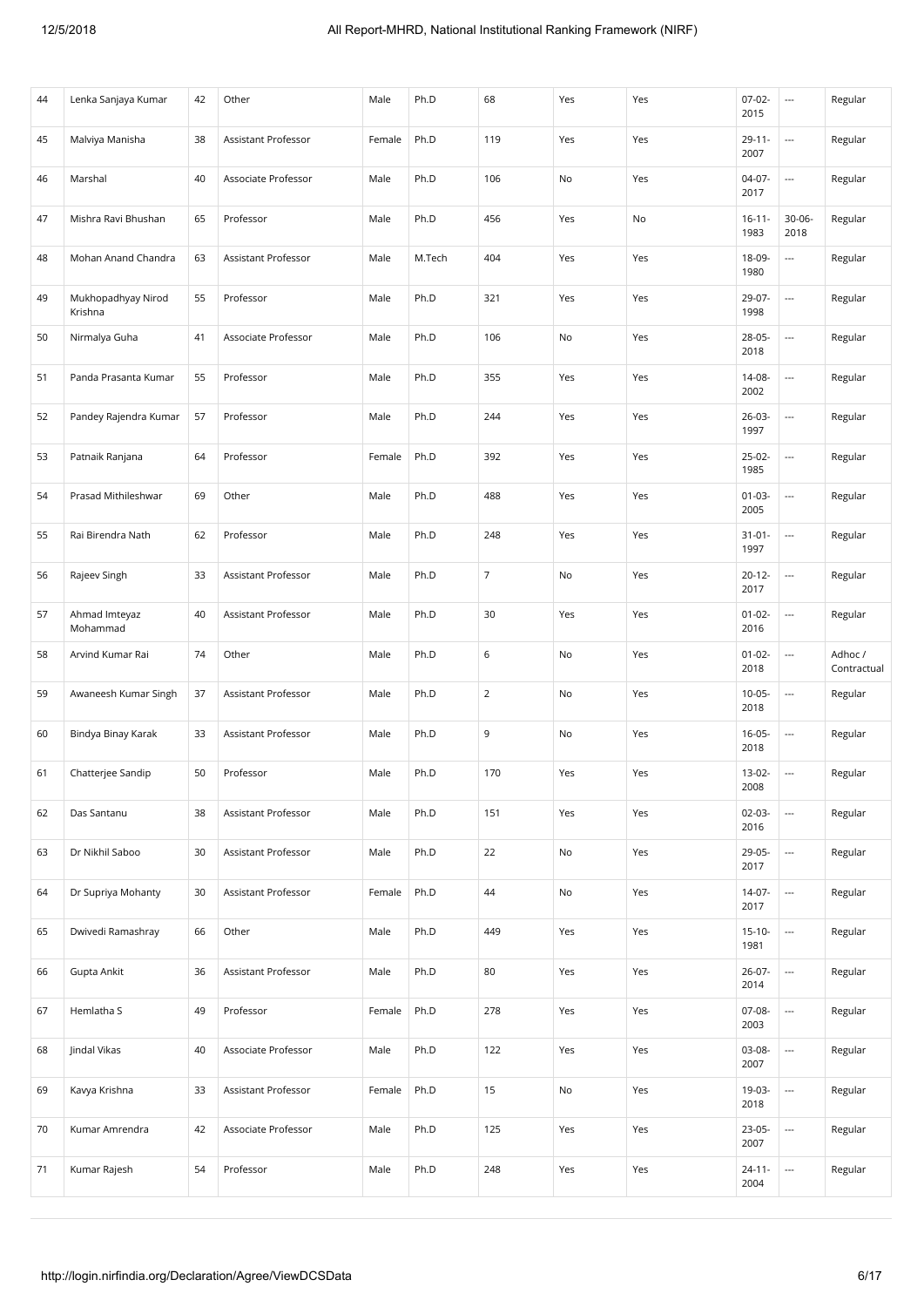| 72 | Laltu Chandra                  | 43 | Associate Professor | Male   | Ph.D | 123 | No  | Yes | $18 - 06 -$<br>2018 | $\hspace{0.05cm}\ldots$  | Regular                |
|----|--------------------------------|----|---------------------|--------|------|-----|-----|-----|---------------------|--------------------------|------------------------|
| 73 | Majhi Manas Ranjan             | 39 | Associate Professor | Male   | Ph.D | 119 | Yes | Yes | $30 - 10 -$<br>2007 | $\overline{\phantom{a}}$ | Regular                |
| 74 | Mankhand Tilak Raj             | 70 | Other               | Male   | Ph.D | 498 | Yes | Yes | $01 - 01 -$<br>2015 | $\overline{\phantom{a}}$ | Regular                |
| 75 | Mishra Pradeep Kumar           | 53 | Professor           | Male   | Ph.D | 248 | Yes | Yes | $31 - 01 -$<br>1997 |                          | Regular                |
| 76 | Modi Gyan Prakash              | 38 | Assistant Professor | Male   | Ph.D | 47  | No  | Yes | $04-02-$<br>2016    | $\overline{\phantom{a}}$ | Regular                |
| 77 | Mondal Swasti Sundar           | 42 | Associate Professor | Male   | Ph.D | 159 | Yes | Yes | $20 - 12 -$<br>2004 | $\overline{\phantom{a}}$ | Regular                |
| 78 | Nayak Prasanta Kumar           | 38 | Assistant Professor | Male   | Ph.D | 46  | Yes | Yes | $14 - 12 -$<br>2015 | $\hspace{0.05cm}\ldots$  | Regular                |
| 79 | Pal Sukomal                    | 41 | Assistant Professor | Male   | Ph.D | 217 | No  | Yes | 24-02-<br>2016      | $\hspace{0.05cm} \ldots$ | Regular                |
| 80 | Pandey Praveen<br>Chandra      | 43 | Associate Professor | Male   | Ph.D | 194 | Yes | Yes | 14-07-<br>2007      | $\hspace{0.05cm} \ldots$ | Regular                |
| 81 | Pathak Krishna Kant            | 47 | Professor           | Male   | Ph.D | 262 | No  | Yes | 06-04-<br>2016      | $\overline{\phantom{a}}$ | Regular                |
| 82 | Prasad Arun                    | 53 | Professor           | Male   | Ph.D | 172 | Yes | Yes | $05-06-$<br>2004    | $\overline{a}$           | Regular                |
| 83 | Pyare Ram                      | 63 | Professor           | Male   | Ph.D | 319 | Yes | Yes | $30-03-$<br>1984    | $\overline{\phantom{a}}$ | Regular                |
| 84 | Raja Senthil A                 | 41 | Associate Professor | Male   | Ph.D | 186 | Yes | Yes | 14-08-<br>2003      | $\hspace{0.05cm} \ldots$ | Regular                |
| 85 | A N Tanksale                   | 30 | Assistant Professor | Male   | Ph.D | 28  | No  | Yes | 23-07-<br>2018      | $\overline{\phantom{a}}$ | Regular                |
| 86 | Amitesh Kumar                  | 40 | Assistant Professor | Male   | Ph.D | 105 | No  | Yes | $15 - 12 -$<br>2016 | $\overline{\phantom{a}}$ | Regular                |
| 87 | Ashish Kumar Mishra            | 34 | Assistant Professor | Male   | Ph.D | 83  | No  | Yes | $01 - 10 -$<br>2016 | $\hspace{0.05cm} \ldots$ | Regular                |
| 88 | Basu Joysurya                  | 43 | Associate Professor | Male   | Ph.D | 89  | Yes | Yes | $04-02-$<br>2016    | $\hspace{0.05cm} \ldots$ | Regular                |
| 89 | Chakrabarti Parthasarthi       | 60 | Professor           | Male   | Ph.D | 405 | Yes | Yes | $01 - 11 -$<br>1993 | $\overline{\phantom{a}}$ | Regular                |
| 90 | D S Chakraborty                | 57 | Other               | Male   | Ph.D | 405 | Yes | No  | $28 - 07 -$<br>2016 | 30-06-<br>2018           | Adhoc /<br>Contractual |
| 91 | Dikshit Prabhat Kumar<br>Singh | 46 | Professor           | Male   | Ph.D | 253 | Yes | Yes | $02 - 01 -$<br>2008 | $\overline{\phantom{a}}$ | Regular                |
| 92 | Dr Sandip Ghosh                | 40 | Assistant Professor | Male   | Ph.D | 125 | No  | Yes | $02 - 08 -$<br>2016 | $\overline{\phantom{a}}$ | Regular                |
| 93 | Dutta Tanima                   | 35 | Assistant Professor | Female | Ph.D | 65  | Yes | Yes | 19-04-<br>2017      | $\overline{\phantom{a}}$ | Regular                |
| 94 | Gaur Shishir                   | 39 | Assistant Professor | Male   | Ph.D | 12  | Yes | Yes | 19-05-<br>2017      | $\overline{\phantom{a}}$ | Regular                |
| 95 | Gupta Sanjay Kumar             | 48 | Associate Professor | Male   | Ph.D | 238 | Yes | Yes | $05-11-$<br>2007    | $\overline{\phantom{a}}$ | Regular                |
| 96 | Jaiswal Ravi P                 | 36 | Assistant Professor | Male   | Ph.D | 34  | Yes | Yes | $01 - 10 -$<br>2015 | $\overline{\phantom{a}}$ | Regular                |
| 97 | Kanaujia Satish                | 50 | Assistant Professor | Male   | Ph.D | 176 | Yes | Yes | $07-02-$<br>1997    | $\overline{\phantom{a}}$ | Regular                |
| 98 | Kishor Bishan                  | 80 | Other               | Male   | Ph.D | 568 | Yes | Yes | 09-02-<br>2015      | $\overline{\phantom{a}}$ | Regular                |
| 99 | Kumar Manish                   | 44 | Assistant Professor | Male   | Ph.D | 243 | Yes | Yes | $15-07-$<br>2004    |                          | Regular                |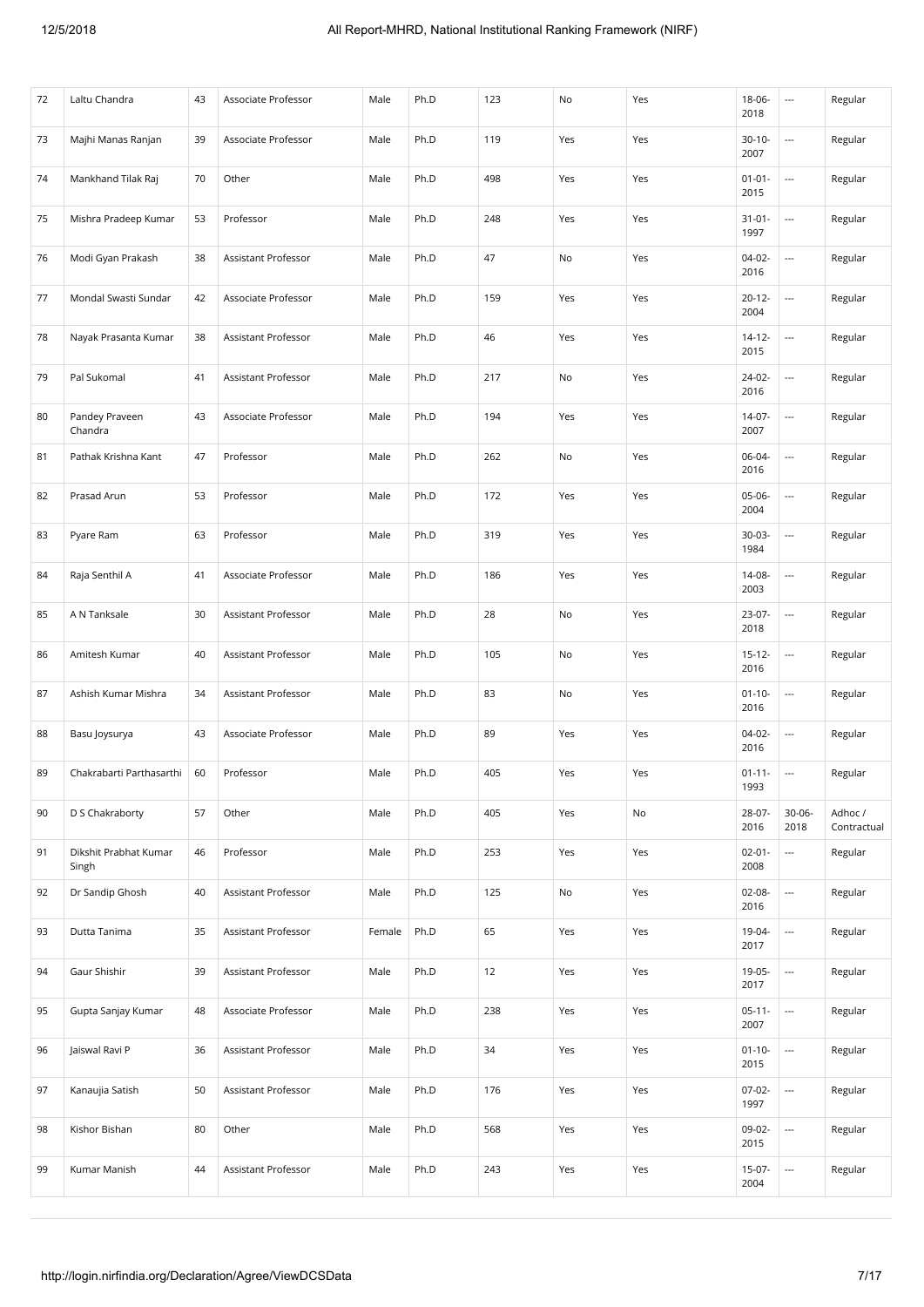| 100 | Kumar Suresh           | 41 | Assistant Professor        | Male   | M.Tech | 189 | Yes | Yes | 12-02-<br>2008      | $\hspace{0.05cm} \ldots$ | Regular                |
|-----|------------------------|----|----------------------------|--------|--------|-----|-----|-----|---------------------|--------------------------|------------------------|
| 101 | Mahobia Girija Shankar | 39 | Associate Professor        | Male   | Ph.D   | 173 | Yes | Yes | 17-09-<br>2007      | $\overline{a}$           | Regular                |
| 102 | Mandal Rajiv Kumar     | 58 | Professor                  | Male   | Ph.D   | 426 | Yes | Yes | $10 - 04 -$<br>1992 | $\overline{\phantom{a}}$ | Regular                |
| 103 | Meher Sobhita          | 42 | Assistant Professor        | Female | M.Tech | 142 | Yes | Yes | $05-12-$<br>2005    | ---                      | Regular                |
| 104 | Mishra Sunil Kumar     | 36 | <b>Assistant Professor</b> | Male   | Ph.D   | 63  | Yes | Yes | $02-09-$<br>2015    | ---                      | Regular                |
| 105 | Mohan Devendra         | 51 | Professor                  | Male   | Ph.D   | 336 | Yes | Yes | $04 - 10 -$<br>1990 | ---                      | Regular                |
| 106 | Murali Krishna Vemuri  | 47 | Professor                  | Male   | Ph.D   | 248 | No  | Yes | $04-10-$<br>2017    | $\overline{\phantom{a}}$ | Regular                |
| 107 | Ojha Sambhu Nath       | 68 | Other                      | Male   | Ph.D   | 396 | Yes | Yes | 17-07-<br>1985      | $\overline{\phantom{a}}$ | Regular                |
| 108 | Pandey Amritanshu      | 40 | Associate Professor        | Male   | Ph.D   | 107 | Yes | Yes | $07 - 11 -$<br>2007 | $\overline{a}$           | Regular                |
| 109 | Pandey Sanjay Kumar    | 54 | Professor                  | Male   | Ph.D   | 288 | Yes | Yes | $18 - 11 -$<br>2004 | $\overline{\phantom{a}}$ | Regular                |
| 110 | Pradip Paik            | 41 | Associate Professor        | Male   | Ph.D   | 91  | No  | Yes | $15 - 11 -$<br>2017 |                          | Regular                |
| 111 | Prasad Rajendra        | 49 | Professor                  | Male   | Ph.D   | 220 | Yes | Yes | $15 - 10 -$<br>2004 |                          | Regular                |
| 112 | Rai Piyush             | 52 | Professor                  | Male   | Ph.D   | 350 | Yes | Yes | $05-02-$<br>1993    | ---                      | Regular                |
| 113 | Rajput Naveen Singh    | 45 | Associate Professor        | Male   | Ph.D   | 217 | Yes | Yes | $20 - 12 -$<br>2002 | ---                      | Regular                |
| 114 | Abhishek Mudgal        | 35 | Assistant Professor        | Male   | Ph.D   | 12  | No  | Yes | 14-02-<br>2018      | $\overline{\phantom{a}}$ | Regular                |
| 115 | Amrita Dwivedi         | 37 | Assistant Professor        | Female | Ph.D   | 5   | No  | Yes | 08-02-<br>2018      | $\hspace{0.05cm} \ldots$ | Regular                |
| 116 | Ashish Kumar Singh     | 40 | Assistant Professor        | Male   | Ph.D   | 62  | No  | Yes | $04-10-$<br>2016    | $\overline{a}$           | Regular                |
| 117 | Behera Chhail Kumar    | 43 | Associate Professor        | Male   | Ph.D   | 180 | Yes | Yes | 17-09-<br>2002      | $\overline{\phantom{a}}$ | Regular                |
| 118 | Chakrabarty Indrajit   | 58 | Professor                  | Male   | Ph.D   | 325 | Yes | Yes | 12-09-<br>2007      |                          | Regular                |
| 119 | D Sriram               | 48 | Other                      | Male   | Ph.D   | 207 | Yes | No  | $02 - 01 -$<br>2017 | $09-11-$<br>2017         | Adhoc /<br>Contractual |
| 120 | Dr Amrita Chaturvedi   | 35 | Assistant Professor        | Female | Ph.D   | 46  | No  | Yes | $30 - 05 -$<br>2017 | $\overline{\phantom{a}}$ | Regular                |
| 121 | Dr Shyam Kamal         | 33 | Assistant Professor        | Male   | Ph.D   | 22  | No  | Yes | $01 - 08 -$<br>2016 | ---                      | Regular                |
| 122 | Dwevedi Akansha        | 40 | Assistant Professor        | Female | Ph.D   | 152 | Yes | Yes | $14 - 12 -$<br>2015 | $\hspace{0.05cm} \ldots$ | Regular                |
| 123 | Gautam Rakesh Kumar    | 44 | Associate Professor        | Male   | Ph.D   | 181 | Yes | Yes | 10-09-<br>2007      | $\overline{\phantom{a}}$ | Regular                |
| 124 | Gupta Suprakash        | 49 | Professor                  | Male   | Ph.D   | 231 | Yes | Yes | 27-07-<br>1998      | $\overline{\phantom{a}}$ | Regular                |
| 125 | Jamal Aarif            | 55 | Professor                  | Male   | Ph.D   | 297 | Yes | Yes | $25-01-$<br>1993    | $\overline{\phantom{a}}$ | Regular                |
| 126 | Kandasamy Jayakumar    | 38 | Assistant Professor        | Male   | Ph.D   | 46  | Yes | Yes | $30 - 06 -$<br>2014 | $\overline{\phantom{a}}$ | Regular                |
| 127 | Kishore Nawal          | 48 | Assistant Professor        | Male   | Ph.D   | 266 | Yes | Yes | $21 - 12 -$<br>2015 |                          | Regular                |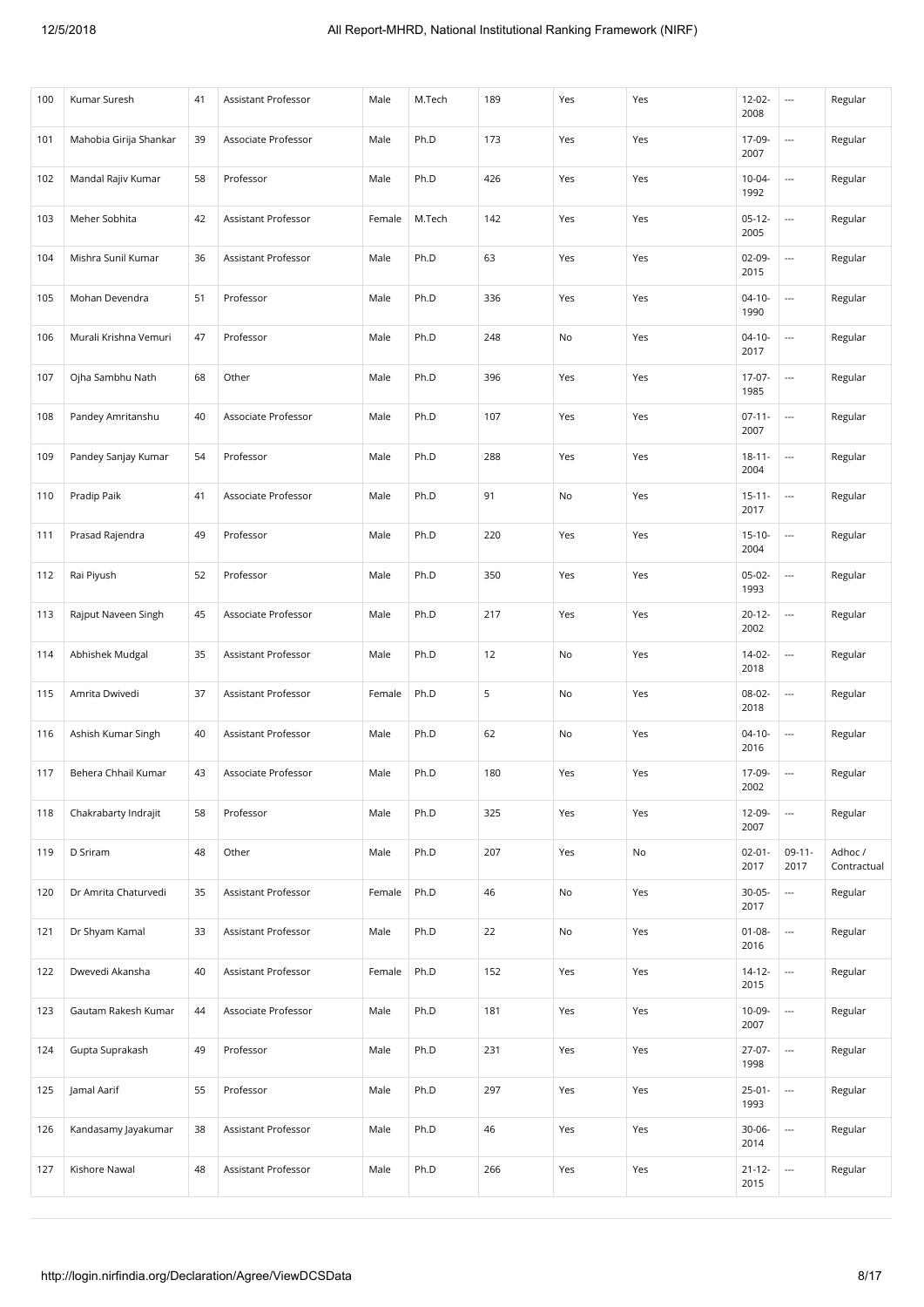| 128 | Kumar Manoj               | 45 | Assistant Professor        | Male   | Ph.D   | 61  | Yes | Yes | $03-10-$<br>2015    | $\hspace{0.05cm} \ldots$ | Regular                |
|-----|---------------------------|----|----------------------------|--------|--------|-----|-----|-----|---------------------|--------------------------|------------------------|
| 129 | Kumar Veerendra           | 61 | Professor                  | Male   | Ph.D   | 415 | Yes | Yes | $01 - 03 -$<br>1984 | $\overline{\phantom{a}}$ | Regular                |
| 130 | Mahto Sanjeev Kumar       | 34 | Assistant Professor        | Male   | Ph.D   | 127 | Yes | Yes | $02-05-$<br>2014    | $\overline{\phantom{a}}$ | Regular                |
| 131 | Mandal Sasankasekhar      | 48 | Professor                  | Male   | Ph.D   | 217 | Yes | Yes | $26 - 12 -$<br>2002 | $\overline{\phantom{a}}$ | Regular                |
| 132 | Meshram Manoj Kumar       | 47 | Associate Professor        | Male   | Ph.D   | 195 | Yes | Yes | 29-07-<br>2002      | $\overline{\phantom{a}}$ | Regular                |
| 133 | Mishra Sunil Kumar        | 43 | <b>Assistant Professor</b> | Male   | Ph.D   | 228 | Yes | Yes | $29 - 11 -$<br>2007 | $\overline{\phantom{a}}$ | Regular                |
| 134 | Mohan Sunil               | 57 | Professor                  | Male   | Ph.D   | 324 | Yes | Yes | 30-04-<br>1992      | $\overline{\phantom{a}}$ | Regular                |
| 135 | Muthu M S                 | 37 | Associate Professor        | Male   | Ph.D   | 135 | Yes | Yes | $01 - 12 -$<br>2015 | $\overline{\phantom{a}}$ | Regular                |
| 136 | Om Prakash Singh          | 39 | Associate Professor        | Male   | Ph.D   | 135 | Yes | Yes | $11-07-$<br>2016    | $\overline{\phantom{a}}$ | Regular                |
| 137 | Pandey Dhananjai          | 66 | Other                      | Male   | Ph.D   | 481 | Yes | Yes | $04-07-$<br>1979    | $\overline{\phantom{a}}$ | Regular                |
| 138 | Paramkusam Bala<br>Ramudu | 43 | Associate Professor        | Male   | Ph.D   | 183 | Yes | Yes | $18 - 06 -$<br>2008 |                          | Regular                |
| 139 | Prakash Om                | 70 | Other                      | Male   | Ph.D   | 434 | Yes | No  | $01 - 01 -$<br>2015 | $30 - 06 -$<br>2018      | Regular                |
| 140 | Prasad Ram                | 66 | Other                      | Male   | Ph.D   | 445 | Yes | Yes | 06-02-<br>1984      | $\overline{\phantom{a}}$ | Regular                |
| 141 | Rai Rajesh                | 40 | Associate Professor        | Male   | Ph.D   | 125 | Yes | Yes | 14-05-<br>2007      | $\overline{\phantom{a}}$ | Regular                |
| 142 | Rakesh Kumar Singh        | 39 | Associate Professor        | Male   | Ph.D   | 68  | No  | Yes | 28-06-<br>2018      | $\overline{\phantom{a}}$ | Regular                |
| 143 | Ahuja Pradeep             | 48 | Professor                  | Male   | Ph.D   | 247 | Yes | Yes | 13-02-<br>1997      | $\overline{\phantom{a}}$ | Regular                |
| 144 | Arvind Kumar Tripathi     | 49 | Other                      | Male   | Ph.D   | 198 | No  | Yes | $27-01-$<br>2018    | $\hspace{0.05cm} \ldots$ | Adhoc /<br>Contractual |
| 145 | Banerjee Anuradha         | 37 | Assistant Professor        | Female | Ph.D   | 74  | Yes | Yes | $30-12-$<br>2013    | $\hspace{0.05cm} \ldots$ | Regular                |
| 146 | Biswas Bhaskar            | 40 | Associate Professor        | Male   | Ph.D   | 170 | Yes | Yes | 22-08-<br>2003      | $\overline{\phantom{a}}$ | Regular                |
| 147 | Chattopadhyay Kaushik     | 40 | Associate Professor        | Male   | Ph.D   | 121 | Yes | Yes | 13-09-<br>2007      | $\overline{\phantom{a}}$ | Regular                |
| 148 | Das Subir                 | 53 | Professor                  | Male   | Ph.D   | 311 | Yes | Yes | $28 - 11 -$<br>2007 | $\overline{a}$           | Regular                |
| 149 | Dr Pratik Chattopadhyay   | 31 | <b>Assistant Professor</b> | Male   | Ph.D   | 28  | No  | Yes | $27-07-$<br>2017    | $\overline{\phantom{a}}$ | Regular                |
| 150 | Dubey Ashutosh Kumar      | 37 | Assistant Professor        | Male   | Ph.D   | 38  | Yes | Yes | $10-12-$<br>2015    | $\overline{\phantom{a}}$ | Regular                |
| 151 | Dwivedi Shyam Bihari      | 55 | Professor                  | Male   | Ph.D   | 286 | Yes | Yes | $22 - 12 -$<br>2007 | $\overline{\phantom{a}}$ | Regular                |
| 152 | Gupta Ashok Ji            | 46 | Associate Professor        | Male   | Ph.D   | 157 | Yes | Yes | 29-09-<br>2004      | $\ldots$                 | Regular                |
| 153 | Jain Arun Kumar           | 62 | Other                      | Male   | M.Tech | 486 | Yes | Yes | $12 - 01 -$<br>2016 | $\overline{\phantom{a}}$ | Regular                |
| 154 | Jit Satyabrata            | 47 | Professor                  | Male   | Ph.D   | 268 | Yes | Yes | 05-04-<br>1998      | $\overline{\phantom{a}}$ | Regular                |
| 155 | Keshava P Singh           | 71 | Other                      | Male   | Ph.D   | 456 | Yes | Yes | $01 - 01 -$<br>2015 |                          | Regular                |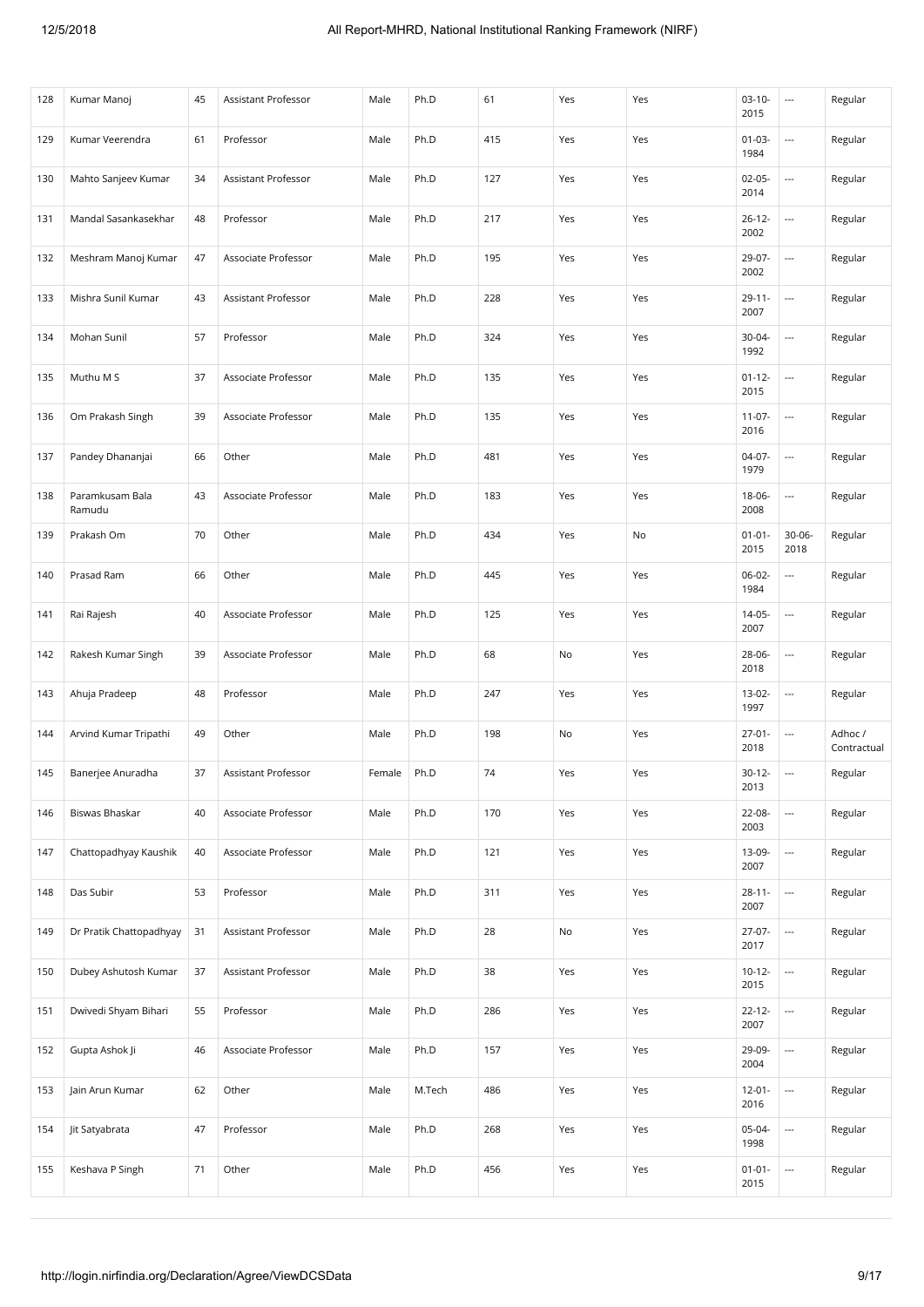| 156 | Kumar Anil               | 60 | Associate Professor | Male   | Ph.D   | 305 | Yes | Yes | 28-08-<br>2002      | $\hspace{0.05cm} \ldots$ | Regular |
|-----|--------------------------|----|---------------------|--------|--------|-----|-----|-----|---------------------|--------------------------|---------|
| 157 | Kumar Ramesh             | 76 | Other               | Male   | Ph.D   | 38  | Yes | Yes | $01 - 06 -$<br>2015 | $\overline{\phantom{a}}$ | Regular |
| 158 | Lavanya Selvaganesh      | 37 | Assistant Professor | Female | Ph.D   | 66  | No  | Yes | $01 - 12 -$<br>2016 | $\overline{\phantom{a}}$ | Regular |
| 159 | Mallik Nilanjan          | 43 | Associate Professor | Male   | Ph.D   | 168 | Yes | Yes | $11 - 10 -$<br>2004 | $\overline{\phantom{a}}$ | Regular |
| 160 | Manna Rampada            | 50 | Associate Professor | Male   | Ph.D   | 293 | Yes | Yes | $13 - 11 -$<br>2002 | $\overline{\phantom{a}}$ | Regular |
| 161 | Mishra Rakesh Kumar      | 45 | Professor           | Male   | Ph.D   | 248 | Yes | Yes | 06-06-<br>1998      | $\overline{\phantom{a}}$ | Regular |
| 162 | Mohan Anand              | 66 | Other               | Male   | Ph.D   | 508 | Yes | Yes | 06-04-<br>1979      | $\overline{\phantom{a}}$ | Regular |
| 163 | Mukherjee Ashim Kumar    | 64 | Professor           | Male   | Ph.D   | 399 | Yes | Yes | 09-07-<br>1984      | $\overline{\phantom{a}}$ | Regular |
| 164 | Neha Agnihotri           | 32 | Other               | Female | Ph.D   | 43  | Yes | Yes | $30 - 12 -$<br>2014 | $\overline{\phantom{a}}$ | Regular |
| 165 | Palei Sanjay Kumar       | 40 | Associate Professor | Male   | Ph.D   | 132 | Yes | Yes | $30-07 -$<br>2007   | $\overline{\phantom{a}}$ | Regular |
| 166 | Pandey Prem Chandra      | 59 | Professor           | Male   | Ph.D   | 366 | Yes | Yes | $25 - 04 -$<br>1988 | ---                      | Regular |
| 167 | Patil Swapnil            | 37 | Assistant Professor | Male   | Ph.D   | 168 | Yes | Yes | $26 - 10 -$<br>2015 | $\overline{\phantom{a}}$ | Regular |
| 168 | Prasad Kesheo            | 47 | Assistant Professor | Male   | Ph.D   | 182 | Yes | Yes | 14-08-<br>2002      | $\overline{\phantom{a}}$ | Regular |
| 169 | Quraishi Mumtaz<br>Ahmad | 67 | Other               | Male   | Ph.D   | 514 | Yes | No  | 22-02-<br>2005      | $30 - 06 -$<br>2018      | Regular |
| 170 | Rajeev                   | 37 | Associate Professor | Male   | Ph.D   | 135 | Yes | Yes | $10-07 -$<br>2008   | ---                      | Regular |
| 171 | Rastogi Rashmi Bala      | 63 | Professor           | Female | Ph.D   | 399 | Yes | Yes | 09-07-<br>1984      | $\overline{\phantom{a}}$ | Regular |
| 172 | Agrawal Ramji            | 76 | Other               | Male   | Ph.D   | 508 | Yes | Yes | $15-10-$<br>2015    | $\overline{\phantom{a}}$ | Regular |
| 173 | Arindam Indra            | 34 | Assistant Professor | Male   | Ph.D   | 6   | No  | Yes | $01-02-$<br>2018    | $\overline{\phantom{a}}$ | Regular |
| 174 | Ashok Kumar Mondal       | 39 | Assistant Professor | Male   | Ph.D   | 71  | No  | Yes | 04-06-<br>2018      | ---                      | Regular |
| 175 | Bhupendra Singh          | 43 | Other               | Male   | Ph.D   | 35  | Yes | No  | $01 - 07 -$<br>2015 | $31 - 05 -$<br>2018      | Regular |
| 176 | Chandra Ramesh           | 64 | Other               | Male   | M.Tech | 487 | Yes | Yes | $02 - 01 -$<br>2016 | $\ldots$                 | Regular |
| 177 | Das Rukmani Raman        | 67 | Other               | Male   | Ph.D   | 516 | Yes | No  | 19-02-<br>1979      | $01 - 07 -$<br>2018      | Regular |
| 178 | Dr Manash Chakraborty    | 32 | Assistant Professor | Male   | Ph.D   | 30  | No  | Yes | $14 - 07 -$<br>2017 | ---                      | Regular |
| 179 | Dr Somak Bhattacharyya   | 36 | Assistant Professor | Male   | Ph.D   | 29  | No  | Yes | $27 - 12 -$<br>2016 | $\overline{\phantom{a}}$ | Regular |
| 180 | Dwivedi Jai Prakash      | 66 | Other               | Male   | Ph.D   | 460 | Yes | No  | $21 - 04 -$<br>1982 | $30 - 06 -$<br>2018      | Regular |
| 181 | Giri Deba Prasad         | 51 | Professor           | Male   | Ph.D   | 248 | Yes | Yes | 03-06-<br>2004      | $\overline{\phantom{a}}$ | Regular |
| 182 | Hasan Syed Hadi          | 59 | Professor           | Male   | Ph.D   | 324 | Yes | Yes | $10-04-$<br>1993    | $\overline{\phantom{a}}$ | Regular |
| 183 | Jha Medha                | 43 | Associate Professor | Female | Ph.D   | 156 | Yes | Yes | $05-10-$<br>2004    |                          | Regular |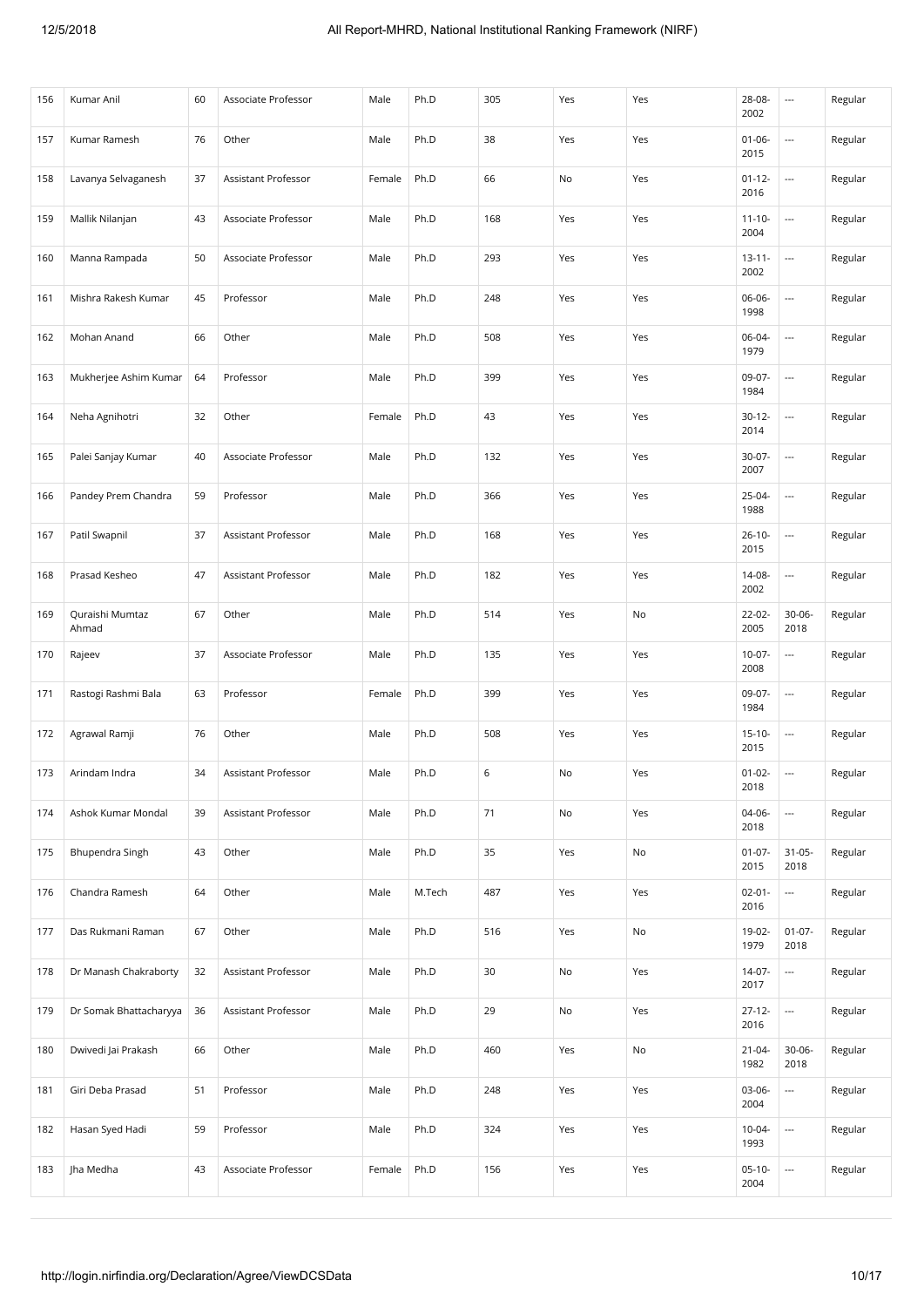| 184 | Karmakar Netai Chandra   | 59 | Professor                  | Male   | Ph.D   | 409    | Yes | Yes | $28 - 10 -$<br>2004 | $\cdots$                 | Regular                |
|-----|--------------------------|----|----------------------------|--------|--------|--------|-----|-----|---------------------|--------------------------|------------------------|
| 185 | Krishnamurthy Sairam     | 51 | Professor                  | Male   | Ph.D   | 256    | Yes | Yes | $04-02-$<br>2006    | $\overline{a}$           | Regular                |
| 186 | Kumar Rajesh             | 50 | Professor                  | Male   | Ph.D   | 284    | Yes | Yes | $03 - 06 -$<br>2004 |                          | Regular                |
| 187 | Lal Vivek Nandan         | 43 | Associate Professor        | Male   | Ph.D   | 143    | Yes | Yes | $07 - 11 -$<br>2005 |                          | Regular                |
| 188 | Maiti Pralay             | 50 | Professor                  | Male   | Ph.D   | 231    | Yes | Yes | $13 - 12 -$<br>2004 | $\overline{\phantom{a}}$ | Regular                |
| 189 | Mani Prakash Chandra     | 41 | <b>Assistant Professor</b> | Male   | M.Tech | 216    | Yes | Yes | $12 - 07 -$<br>2007 | ---                      | Regular                |
| 190 | Mishra Brahmeshwar       | 56 | Professor                  | Male   | Ph.D   | 397    | Yes | Yes | 18-09-<br>1984      |                          | Regular                |
| 191 | Misra Nira               | 64 | Professor                  | Female | Ph.D   | 478    | Yes | Yes | 20-03-<br>1985      |                          | Regular                |
| 192 | Mondal Manoj Kumar       | 45 | Professor                  | Male   | Ph.D   | 234    | Yes | Yes | 13-04-<br>1998      | ---                      | Regular                |
| 193 | Nagar Shyam Krishna      | 63 | Professor                  | Male   | Ph.D   | 447    | Yes | Yes | $30-07 -$<br>1980   | ---                      | Regular                |
| 194 | Pal Bhola Nath           | 41 | Assistant Professor        | Male   | Ph.D   | 44     | Yes | Yes | 19-02-<br>2014      | ---                      | Regular                |
| 195 | Pandey Kamlesh Kumar     | 46 | Associate Professor        | Male   | Ph.D   | 214    | Yes | Yes | $06-12-$<br>2007    |                          | Regular                |
| 196 | Parmar Avanish Singh     | 39 | Assistant Professor        | Male   | Ph.D   | 32     | Yes | Yes | 23-09-<br>2015      | ---                      | Regular                |
| 197 | Pramanik Hiralal         | 40 | Associate Professor        | Male   | Ph.D   | 143    | Yes | Yes | $09-11-$<br>2005    | $\overline{\phantom{a}}$ | Regular                |
| 198 | Puneet Kumar Bindlish    | 38 | Assistant Professor        | Male   | Ph.D   | 8      | No  | Yes | 24-02-<br>2018      |                          | Regular                |
| 199 | Raja Ram Shukla          | 52 | Other                      | Male   | Ph.D   | $\,$ 8 | No  | Yes | $16 - 11 -$<br>2017 | $\hspace{0.05cm} \ldots$ | Adhoc /<br>Contractual |
| 200 | Agrawal Anil Kumar       | 60 | Professor                  | Male   | Ph.D   | 434    | Yes | Yes | $21 - 04 -$<br>1982 |                          | Regular                |
| 201 | Anil Kumar Thakur        | 47 | Associate Professor        | Male   | Ph.D   | 146    | No  | Yes | $15-02-$<br>2018    | $\overline{a}$           | Regular                |
| 202 | Ashish Kumar Singh       | 33 | Other                      | Male   | Ph.D   | 23     | Yes | Yes | $11 - 08 -$<br>2016 | ---                      | Adhoc /<br>Contractual |
| 203 | Bhardwaj Prabhash        | 42 | Professor                  | Male   | Ph.D   | 243    | Yes | Yes | $21 - 08 -$<br>2002 | ---                      | Regular                |
| 204 | Chakroborty Jyoti Prasad | 41 | Assistant Professor        | Male   | Ph.D   | 52     | Yes | Yes | $16 - 05 -$<br>2014 | $\overline{\phantom{a}}$ | Regular                |
| 205 | Das Mira Debnath         | 63 | Professor                  | Female | Ph.D   | 391    | Yes | Yes | 14-03-<br>1985      | ---                      | Regular                |
| 206 | Dr L Kailasam            | 34 | Assistant Professor        | Male   | Ph.D   | 21     | No  | Yes | 05-06-<br>2017      |                          | Regular                |
| 207 | Dr Smrity Dwivedi        | 36 | Assistant Professor        | Female | Ph.D   | 69     | No  | Yes | 09-05-<br>2017      | ---                      | Regular                |
| 208 | Dwivedi B N              | 68 | Other                      | Male   | Ph.D   | 462    | Yes | Yes | 09-07-<br>1984      | $\overline{a}$           | Regular                |
| 209 | Ghosh Pradyumna          | 46 | Professor                  | Male   | Ph.D   | 250    | Yes | Yes | $16 - 12 -$<br>2002 | $\hspace{0.05cm} \ldots$ | Regular                |
| 210 | Harsha A P               | 50 | Professor                  | Male   | Ph.D   | 194    | Yes | Yes | 12-08-<br>2002      | ---                      | Regular                |
| 211 | Jha Arun Kant            | 65 | Other                      | Male   | Ph.D   | 303    | Yes | Yes | 09-07-<br>1992      |                          | Regular                |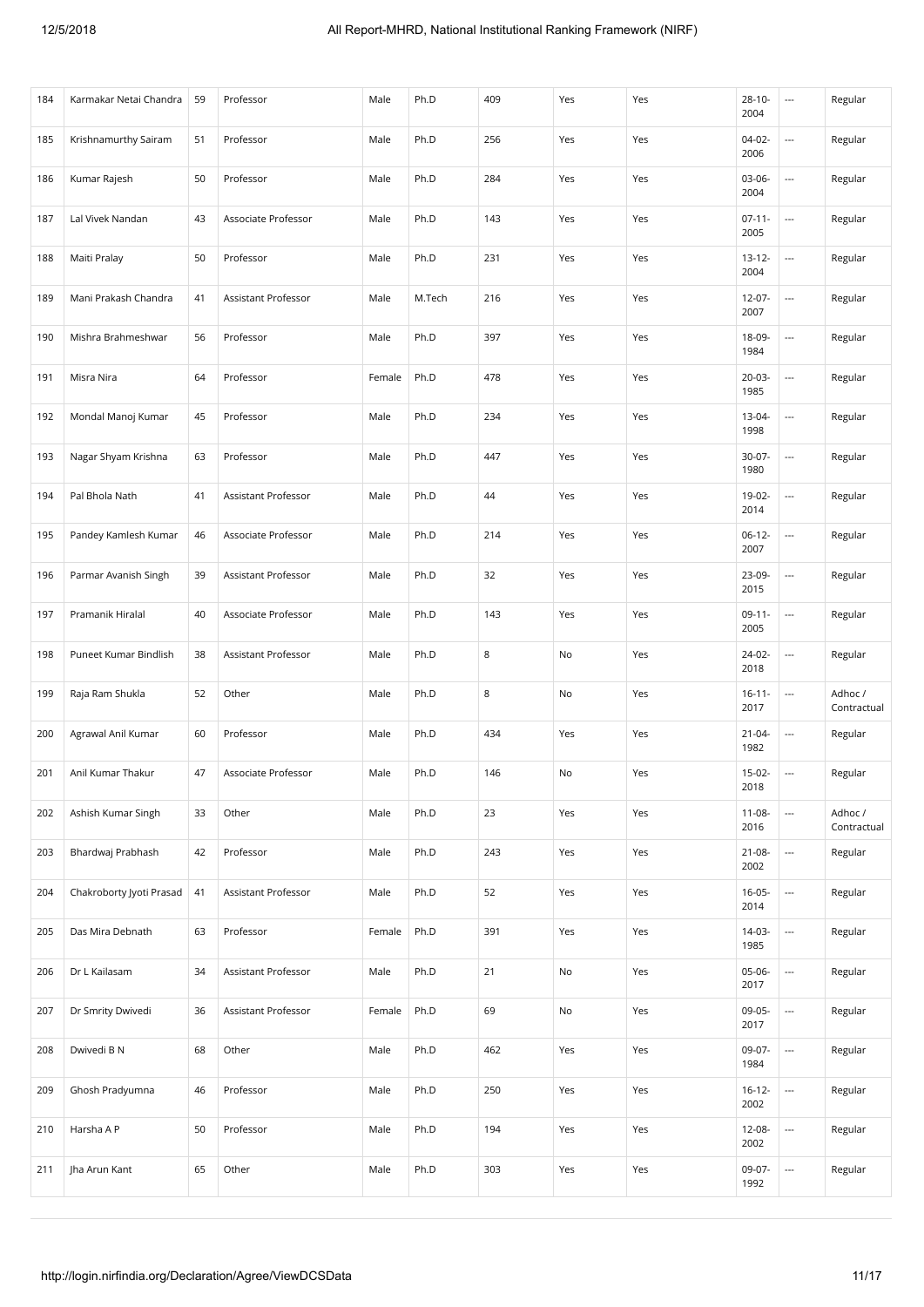| 212 | Kapoor Arun Kumar       | 65 | Professor           | Male   | Ph.D   | 468            | Yes | No  | 23-08-<br>1979      | $30 - 06 -$<br>2018      | Regular                |
|-----|-------------------------|----|---------------------|--------|--------|----------------|-----|-----|---------------------|--------------------------|------------------------|
| 213 | Kripa Shanker           | 70 | Other               | Male   | Ph.D   | 514            | No  | Yes | $02 - 08 -$<br>2017 | $\overline{\phantom{a}}$ | Adhoc /<br>Contractual |
| 214 | Kumar Pradeep           | 49 | Associate Professor | Male   | Ph.D   | 177            | Yes | Yes | $16-02-$<br>2008    | $\overline{\phantom{a}}$ | Regular                |
| 215 | Kundu Subir             | 64 | Professor           | Male   | Ph.D   | 397            | Yes | Yes | 12-04-<br>1985      | $\overline{\phantom{a}}$ | Regular                |
| 216 | Maiti Pabitra Ranjan    | 45 | Associate Professor | Male   | Ph.D   | 160            | Yes | Yes | 03-06-<br>2004      | $\overline{\phantom{a}}$ | Regular                |
| 217 | Manhar Charan           | 32 | Assistant Professor | Male   | Ph.D   | 72             | No  | Yes | 22-02-<br>2018      | $\overline{\phantom{a}}$ | Regular                |
| 218 | Mishra Abha             | 46 | Associate Professor | Female | Ph.D   | 182            | Yes | Yes | 08-08-<br>2003      | $\overline{\phantom{a}}$ | Regular                |
| 219 | Mishra V N              | 52 | Professor           | Male   | Ph.D   | 293            | Yes | Yes | 09-07-<br>1993      | $\overline{\phantom{a}}$ | Regular                |
| 220 | Mohanta Kalyani         | 41 | Associate Professor | Female | Ph.D   | 119            | Yes | Yes | $21 - 11 -$<br>2007 | $\overline{\phantom{a}}$ | Regular                |
| 221 | N Krishna Swami Naidu   | 32 | Assistant Professor | Male   | Ph.D   | $\overline{2}$ | No  | Yes | $07-05-$<br>2018    | $\overline{\phantom{a}}$ | Regular                |
| 222 | P K Basudhar            | 71 | Other               | Male   | Ph.D   | 438            | Yes | Yes | $06 - 01 -$<br>2017 | $\hspace{0.05cm} \cdots$ | Adhoc /<br>Contractual |
| 223 | Pandey Jeewan Chandra   | 43 | Assistant Professor | Male   | M.Tech | 143            | Yes | Yes | $28 - 11 -$<br>2005 | $\overline{\phantom{a}}$ | Regular                |
| 224 | Parkash Om              | 67 | Other               | Male   | Ph.D   | 492            | Yes | Yes | 30-09-<br>1980      | $\overline{\phantom{a}}$ | Regular                |
| 225 | Prakash Rajiv           | 47 | Professor           | Male   | Ph.D   | 247            | Yes | Yes | $31 - 07 -$<br>2004 | $\overline{\phantom{a}}$ | Regular                |
| 226 | Prasun Kumar Roy        | 61 | Professor           | Male   | Ph.D   | 178            | No  | Yes | $04-07-$<br>2017    | $\overline{\phantom{a}}$ | Regular                |
| 227 | Rai Sanjay Kumar        | 51 | Associate Professor | Male   | Ph.D   | 125            | Yes | Yes | 14-05-<br>2007      | $\overline{\phantom{a}}$ | Regular                |
| 228 | Rajendra Prasad Singhal | 74 | Other               | Male   | Ph.D   | 564            | Yes | Yes | 24-02-<br>2015      | $\overline{\phantom{a}}$ | Regular                |
| 229 | Roy Pradip Kumar        | 38 | Assistant Professor | Male   | Ph.D   | 32             | Yes | Yes | $03-02-$<br>2014    | $\overline{\phantom{a}}$ | Regular                |
| 230 | Sanjay Kumar            | 53 | Other               | Male   | Ph.D   | 17             | Yes | No  | $20-02-$<br>2017    | $31 - 12 -$<br>2017      | Adhoc /<br>Contractual |
| 231 | Sastry G V S            | 66 | Other               | Male   | Ph.D   | 438            | No  | Yes | $15 - 11 -$<br>2017 |                          | Adhoc /<br>Contractual |
| 232 | Sharma Sushil Kumar     | 69 | Other               | Male   | Ph.D   | 509            | Yes | Yes | 18-02-<br>1976      | $\overline{a}$           | Regular                |
| 233 | Shukla Prashant         | 49 | Professor           | Male   | Ph.D   | 208            | Yes | Yes | 24-08-<br>2002      | $\overline{\phantom{a}}$ | Regular                |
| 234 | Singh Kamalesh Kumar    | 45 | Professor           | Male   | Ph.D   | 247            | Yes | Yes | $01 - 06 -$<br>2007 | $\overline{\phantom{a}}$ | Regular                |
| 235 | Singh R P               | 49 | Associate Professor | Male   | M.Tech | 296            | Yes | Yes | $12 - 02 -$<br>1993 |                          | Regular                |
| 236 | Singh Satya Vir         | 47 | Professor           | Male   | Ph.D   | 232            | Yes | Yes | 23-07-<br>2007      | $\overline{\phantom{a}}$ | Regular                |
| 237 | Singh Vineet Kumar      | 37 | Associate Professor | Male   | Ph.D   | 75             | Yes | Yes | $24 - 12 -$<br>2013 |                          | Regular                |
| 238 | Somnath Nag             | 32 | Assistant Professor | Male   | Ph.D   | 38             | No  | Yes | $27 - 01 -$<br>2018 | $\overline{\phantom{a}}$ | Regular                |
| 239 | Srivastava Pradeep      | 52 | Professor           | Male   | Ph.D   | 223            | Yes | Yes | 20-08-<br>2003      | $\overline{\phantom{a}}$ | Regular                |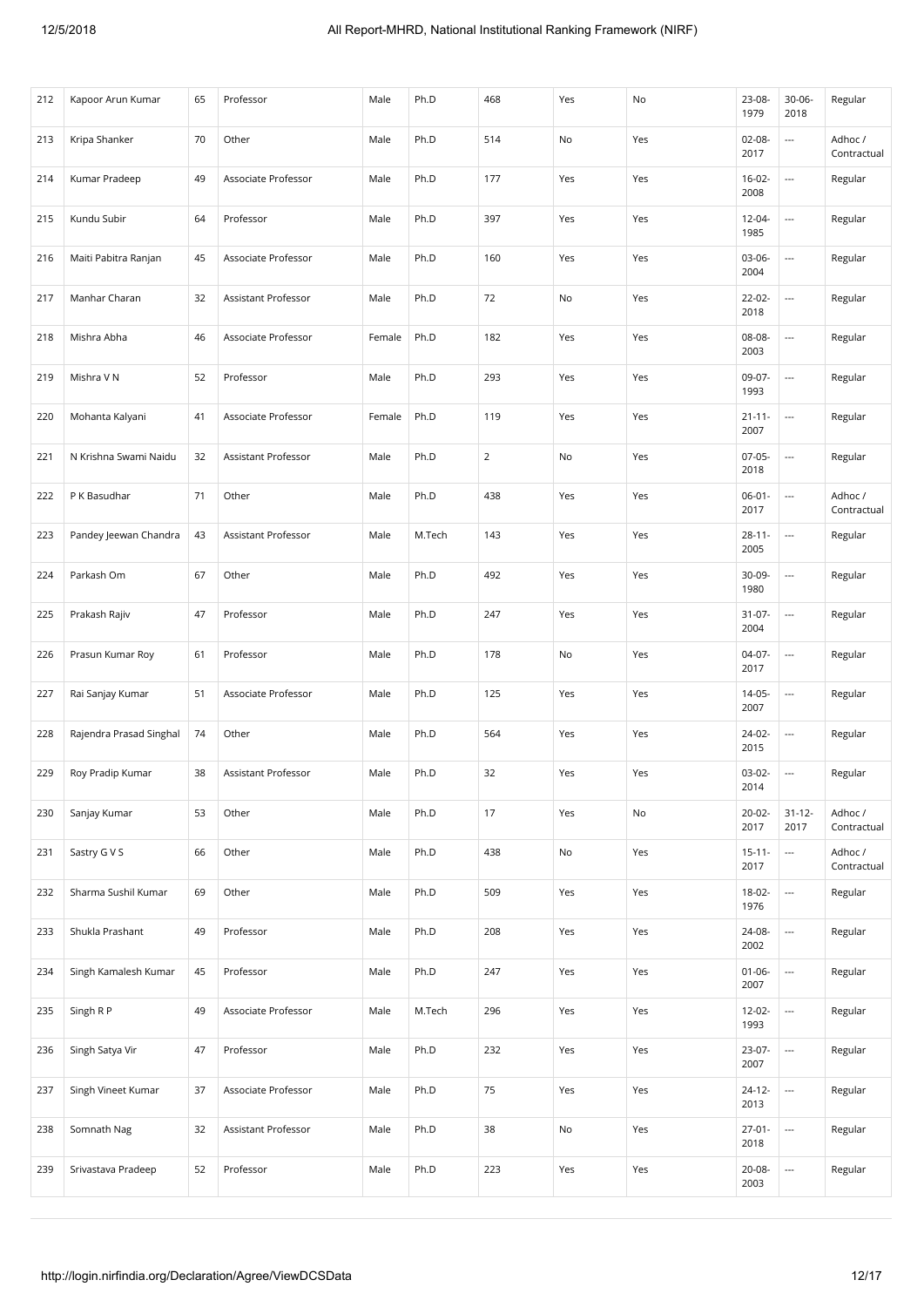| 240 | Srivastava Vinayak             | 52 | Assistant Professor                              | Male   | Ph.D   | 233 | Yes | Yes | $27-05-$<br>1998    | $\hspace{0.05cm} \ldots$ | Regular |
|-----|--------------------------------|----|--------------------------------------------------|--------|--------|-----|-----|-----|---------------------|--------------------------|---------|
| 241 | Tirkey Jeevan Vachan           | 41 | Associate Professor                              | Male   | Ph.D   | 230 | Yes | Yes | 17-08-<br>2002      | $\overline{\phantom{a}}$ | Regular |
| 242 | Upadhyay P C                   | 76 | Other                                            | Male   | Ph.D   | 484 | Yes | Yes | 09-04-<br>2015      | $\hspace{0.05cm} \ldots$ | Regular |
| 243 | Verma Bhawna                   | 40 | Associate Professor                              | Female | Ph.D   | 125 | Yes | Yes | $15-05-$<br>2007    | $\overline{\phantom{a}}$ | Regular |
| 244 | Vishwanath Dhittal             | 38 | Assistant Professor                              | Male   | Ph.D   | 53  | No  | Yes | $26 - 03 -$<br>2018 | $\hspace{0.05cm} \ldots$ | Regular |
| 245 | Rath Chandana                  | 48 | Associate Professor                              | Female | Ph.D   | 190 | Yes | Yes | $15 - 10 -$<br>2004 | $\overline{\phantom{a}}$ | Regular |
| 246 | Sangal Rajeev                  | 64 | Dean / Principal / Director /<br>Vice Chancellor | Male   | Ph.D   | 334 | Yes | Yes | $16 - 04 -$<br>2013 | $\overline{\phantom{a}}$ | Regular |
| 247 | Sarwadekar Kishor<br>Prabhakar | 42 | Assistant Professor                              | Male   | Ph.D   | 136 | Yes | Yes | 13-06-<br>2014      | $\hspace{0.05cm} \ldots$ | Regular |
| 248 | Sharma Suresh Kumar            | 39 | Assistant Professor                              | Male   | Ph.D   | 175 | Yes | Yes | 10-08-<br>2007      | $\hspace{0.05cm} \ldots$ | Regular |
| 249 | Shukla Kaushal Kumar           | 60 | Professor                                        | Male   | Ph.D   | 421 | Yes | Yes | 06-07-<br>1990      | $\overline{a}$           | Regular |
| 250 | Singh Jayant Kumar             | 49 | Associate Professor                              | Male   | Ph.D   | 223 | Yes | Yes | $01 - 06 -$<br>2007 | $\overline{\phantom{a}}$ | Regular |
| 251 | Singh Preetam                  | 35 | Assistant Professor                              | Male   | Ph.D   | 80  | Yes | Yes | $31 - 12 -$<br>2015 | $\overline{\phantom{a}}$ | Regular |
| 252 | Singh Saryoo Prasad            | 66 | Other                                            | Male   | Ph.D   | 461 | Yes | Yes | 06-02-<br>1984      | $\hspace{0.05cm} \ldots$ | Regular |
| 253 | Singh Vinay Kumar              | 54 | Professor                                        | Male   | Ph.D   | 303 | Yes | Yes | 23-03-<br>2005      | $\overline{\phantom{a}}$ | Regular |
| 254 | Som Tanmoy                     | 58 | Professor                                        | Male   | Ph.D   | 385 | Yes | Yes | $10-12-$<br>2007    | $\overline{\phantom{a}}$ | Regular |
| 255 | Srivastava Kaushal<br>Kumar    | 67 | Other                                            | Male   | Ph.D   | 460 | Yes | No  | 06-02-<br>1984      | $30 - 06 -$<br>2018      | Regular |
| 256 | Srivastava Vijay Kumar         | 62 | Professor                                        | Male   | Ph.D   | 438 | Yes | Yes | 06-02-<br>1984      | $\hspace{0.05cm} \ldots$ | Regular |
| 257 | Thottappan M                   | 38 | Associate Professor                              | Male   | Ph.D   | 119 | Yes | Yes | $19 - 11 -$<br>2007 | $\overline{\phantom{a}}$ | Regular |
| 258 | Upadhyay Chandan               | 41 | Associate Professor                              | Male   | Ph.D   | 157 | Yes | Yes | $31 - 01 -$<br>2008 | $\overline{\phantom{a}}$ | Regular |
| 259 | Verma Ashok Kumar              | 64 | Professor                                        | Male   | Ph.D   | 402 | Yes | Yes | 14-04-<br>1984      | $\overline{\phantom{a}}$ | Regular |
| 260 | Vishwakarma Devendra<br>Nath   | 66 | Other                                            | Male   | Ph.D   | 502 | Yes | No  | 09-07-<br>1993      | $30 - 06 -$<br>2018      | Regular |
| 261 | S N Upadhyay                   | 72 | Other                                            | Male   | Ph.D   | 528 | Yes | Yes | $01 - 08 -$<br>2016 | $\overline{\phantom{a}}$ | Regular |
| 262 | Sanjay Kumar                   | 42 | Assistant Professor                              | Male   | Ph.D   | 75  | No  | Yes | $05-10-$<br>2016    | $\overline{\phantom{a}}$ | Regular |
| 263 | Shah Sharadendu<br>Kumar       | 63 | Associate Professor                              | Male   | M.Tech | 284 | Yes | Yes | 06-02-<br>1984      | $\overline{\phantom{a}}$ | Regular |
| 264 | Sharma Yogesh Chandra          | 55 | Professor                                        | Male   | Ph.D   | 293 | Yes | Yes | $01 - 12 -$<br>2004 | $\overline{\phantom{a}}$ | Regular |
| 265 | Shukla Shailendra<br>Kumar     | 49 | Professor                                        | Male   | Ph.D   | 304 | Yes | Yes | $21 - 05 -$<br>2007 | $\overline{\phantom{a}}$ | Regular |
| 266 | Singh Lal Pratap               | 57 | Professor                                        | Male   | Ph.D   | 315 | Yes | Yes | $07-10-$<br>2004    | $\hspace{0.05cm} \ldots$ | Regular |
| 267 | Singh Rajeev Kumar             | 40 | Associate Professor                              | Male   | Ph.D   | 159 | Yes | Yes | $07-11-$<br>2005    | $\overline{\phantom{a}}$ | Regular |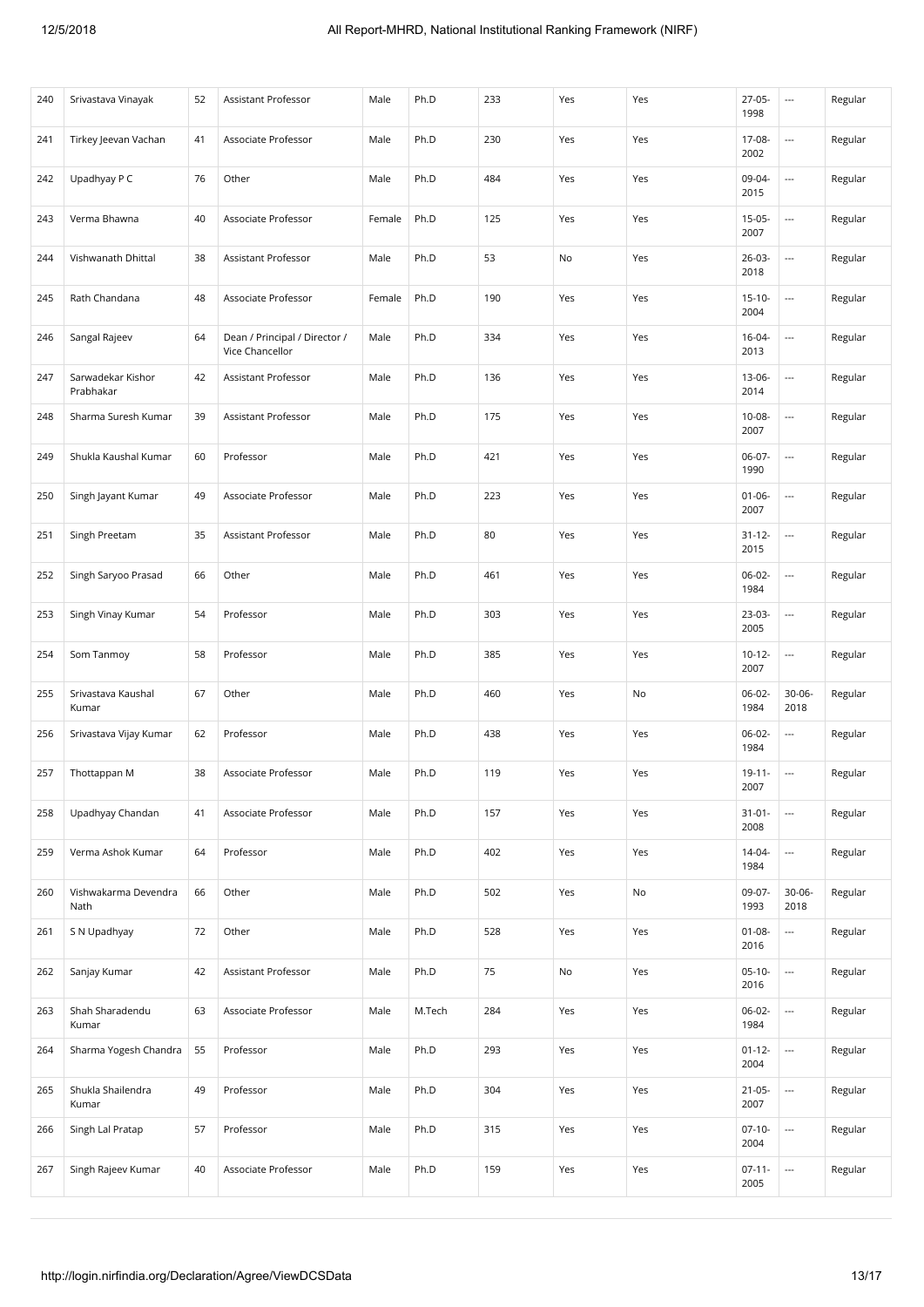| 268 | Singh Shiv Pujan               | 60 | Professor           | Male   | Ph.D   | 422 | Yes | Yes | 09-08-<br>1981      | $\hspace{0.05cm} \ldots$ | Regular                |
|-----|--------------------------------|----|---------------------|--------|--------|-----|-----|-----|---------------------|--------------------------|------------------------|
| 269 | Singh Virendra Pratap          | 62 | Professor           | Male   | Ph.D   | 391 | Yes | Yes | $21 - 04 -$<br>1982 | $\overline{\phantom{a}}$ | Regular                |
| 270 | Soumya Ranjan<br>Mohanty       | 46 | Associate Professor | Male   | Ph.D   | 180 | No  | Yes | $27 - 06 -$<br>2018 | $\overline{\phantom{a}}$ | Regular                |
| 271 | Srivastava Rajeev              | 44 | Professor           | Male   | Ph.D   | 231 | Yes | Yes | $28 - 11 -$<br>2007 | $\overline{\phantom{a}}$ | Regular                |
| 272 | Sukhada                        | 36 | Assistant Professor | Female | Ph.D   | 10  | No  | Yes | $20 - 02 -$<br>2018 | $\overline{\phantom{a}}$ | Regular                |
| 273 | <b>Tiwary Dhanesh</b>          | 55 | Professor           | Male   | Ph.D   | 155 | Yes | Yes | $09-11-$<br>2004    | $\overline{\phantom{a}}$ | Regular                |
| 274 | Upadhyay Santosh<br>Kumar      | 53 | Professor           | Male   | Ph.D   | 251 | Yes | Yes | $30 - 01 -$<br>2008 | $\overline{\phantom{a}}$ | Regular                |
| 275 | Verma Mitresh Kumar            | 53 | Professor           | Male   | Ph.D   | 280 | Yes | Yes | $07-12-$<br>2005    | $\overline{\phantom{a}}$ | Regular                |
| 276 | Yadav Vijay Laxmi              | 51 | Professor           | Female | Ph.D   | 282 | Yes | Yes | 06-04-<br>1994      | $\overline{\phantom{a}}$ | Regular                |
| 277 | Sahoo Rashmi Rekha             | 42 | Associate Professor | Female | Ph.D   | 142 | Yes | Yes | $15 - 12 -$<br>2004 | $\overline{\phantom{a}}$ | Regular                |
| 278 | Sanjay Singh                   | 34 | Assistant Professor | Male   | Ph.D   | 20  | No  | Yes | 19-12-<br>2016      | $\overline{\phantom{a}}$ | Regular                |
| 279 | Shail Shankar                  | 39 | Assistant Professor | Male   | Ph.D   | 25  | No  | Yes | 18-06-<br>2018      | $\overline{\phantom{a}}$ | Regular                |
| 280 | Shinde Vijay Maruti            | 31 | Assistant Professor | Male   | Ph.D   | 6   | No  | Yes | $12 - 01 -$<br>2018 | $\overline{\phantom{a}}$ | Regular                |
| 281 | Singh Akhilesh Kumar           | 43 | Associate Professor | Male   | Ph.D   | 149 | Yes | Yes | $17-05-$<br>2005    | $\overline{\phantom{a}}$ | Regular                |
| 282 | Singh Manoj Kumar              | 55 | Assistant Professor | Male   | M.Tech | 238 | Yes | Yes | $11-07-$<br>1998    | $\overline{\phantom{a}}$ | Regular                |
| 283 | Singh Ram Saran                | 43 | Professor           | Male   | Ph.D   | 182 | Yes | Yes | 08-08-<br>2002      | $\overline{\phantom{a}}$ | Regular                |
| 284 | Singh Shobh Nath               | 75 | Other               | Male   | Ph.D   | 566 | Yes | No  | $24 - 12 -$<br>2014 | $23-12-$<br>2017         | Regular                |
| 285 | Sinha Akhouri Sudhir<br>Kumar  | 62 | Professor           | Male   | Ph.D   | 404 | Yes | Yes | $18-02-$<br>1984    | $\overline{\phantom{a}}$ | Regular                |
| 286 | Srinivas Kothapalli<br>Venkata | 45 | Assistant Professor | Male   | Ph.D   | 34  | Yes | Yes | $13 - 12 -$<br>2014 | $\overline{\phantom{a}}$ | Regular                |
| 287 | Srivastava Rakesh<br>Kumar     | 57 | Professor           | Male   | Ph.D   | 375 | Yes | Yes | 09-07-<br>1993      | $\overline{\phantom{a}}$ | Regular                |
| 288 | Sunil Kumar                    | 36 | Assistant Professor | Male   | Ph.D   | 41  | No  | Yes | $17-10-$<br>2016    | $\overline{\phantom{a}}$ | Regular                |
| 289 | Tripathi Anil Kumar            | 57 | Professor           | Male   | Ph.D   | 392 | Yes | Yes | $10-04-$<br>1986    | $\overline{\phantom{a}}$ | Regular                |
| 290 | Upadhyay Shail                 | 48 | Associate Professor | Female | Ph.D   | 149 | Yes | Yes | 14-03-<br>2008      | $\overline{\phantom{a}}$ | Regular                |
| 291 | Verma Tarun                    | 35 | Assistant Professor | Male   | Ph.D   | 145 | Yes | Yes | 24-05-<br>2007      | $\overline{\phantom{a}}$ | Regular                |
| 292 | Yogesh Velankar                | 41 | Other               | Male   | Ph.D   | 42  | Yes | Yes | 08-05-<br>2017      | $\overline{\phantom{a}}$ | Adhoc /<br>Contractual |
| 293 | Ram Shri                       | 70 | Other               | Male   | Ph.D   | 516 | No  | Yes | $20 - 02 -$<br>2018 | $\overline{\phantom{a}}$ | Adhoc /<br>Contractual |
| 294 | Sahu Alakh Niranjan            | 41 | Associate Professor | Male   | Ph.D   | 143 | Yes | Yes | $22 - 11 -$<br>2005 | $\overline{\phantom{a}}$ | Regular                |
| 295 | Sanjukta Ghosh                 | 44 | Associate Professor | Female | Ph.D   | 162 | No  | Yes | 15-02-<br>2018      | $\overline{\phantom{a}}$ | Regular                |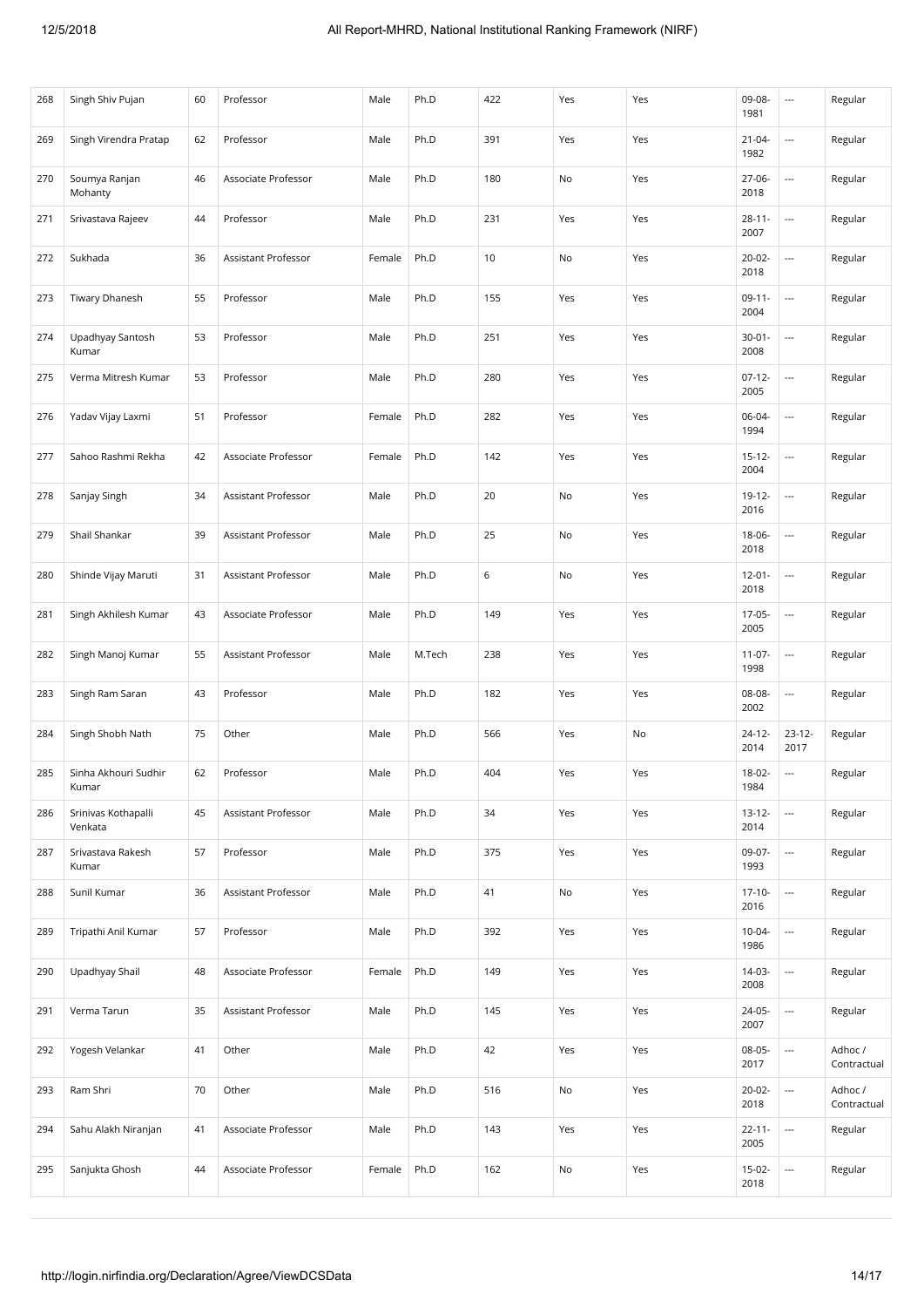| 296 | Shambhu Ratan                           | 74 | Other               | Male   | Ph.D  | 430 | Yes | No  | 25-05-<br>2015      | $30 - 06 -$<br>2018      | Regular                |
|-----|-----------------------------------------|----|---------------------|--------|-------|-----|-----|-----|---------------------|--------------------------|------------------------|
| 297 | Shrawan Kumar Mishra                    | 39 | Assistant Professor | Male   | Ph.D  | 21  | No  | Yes | $16 - 11 -$<br>2016 | $\overline{\phantom{a}}$ | Regular                |
| 298 | Singh Amit Kumar                        | 39 | Associate Professor | Male   | Ph.D  | 133 | Yes | Yes | $30-10-$<br>2007    | $\overline{\phantom{a}}$ | Regular                |
| 299 | Singh Onkar Nath                        | 68 | Other               | Male   | Ph.D  | 504 | Yes | Yes | 09-07-<br>1984      | $\overline{\phantom{a}}$ | Regular                |
| 300 | Singh Ravi Shankar                      | 38 | Associate Professor | Male   | Ph.D  | 156 | Yes | Yes | $01 - 10 -$<br>2004 | $\overline{\phantom{a}}$ | Regular                |
| 301 | Singh Sundram                           | 49 | Associate Professor | Female | Ph.D  | 219 | Yes | Yes | $27 - 11 -$<br>2007 | ---                      | Regular                |
| 302 | Sinha Indrajit                          | 47 | Associate Professor | Male   | Ph.D  | 175 | Yes | Yes | $09-11-$<br>2004    | $\overline{\phantom{a}}$ | Regular                |
| 303 | Srinivas Nallan<br>Chakravartula Santhi | 52 | Professor           | Female | Ph.D  | 308 | Yes | Yes | 27-05-<br>1998      | $\hspace{0.05cm} \ldots$ | Regular                |
| 304 | Srivastava Rekha                        | 62 | Professor           | Female | Ph.D  | 399 | Yes | Yes | $07-07-$<br>1984    | $\overline{\phantom{a}}$ | Regular                |
| 305 | Sunil Kumar Singh                       | 35 | Assistant Professor | Male   | Ph.D  | 66  | No  | Yes | 19-02-<br>2018      | $\hspace{0.05cm} \ldots$ | Regular                |
| 306 | Tripathi Kripa Shankar                  | 59 | Professor           | Male   | Ph.D  | 435 | Yes | Yes | $06-02-$<br>1984    | $\overline{\phantom{a}}$ | Regular                |
| 307 | Vakil Singh                             | 72 | Other               | Male   | Ph.D  | 467 | Yes | Yes | $02 - 01 -$<br>2017 | $\hspace{0.05cm} \ldots$ | Regular                |
| 308 | Vikash Kumar Dubey                      | 43 | Professor           | Male   | Ph.D  | 131 | No  | Yes | 17-05-<br>2018      | $\hspace{0.05cm} \ldots$ | Regular                |
| 309 | Yusufzai Mohd Zaheer<br>Khan            | 43 | Associate Professor | Male   | Ph.D  | 207 | Yes | Yes | 03-08-<br>2002      | $\hspace{0.05cm} \ldots$ | Regular                |
| 310 | Samuel Cherian                          | 46 | Associate Professor | Male   | Ph.D  | 185 | Yes | Yes | $11 - 12 -$<br>2002 | $\ldots$                 | Regular                |
| 311 | Sarma Bandikatla<br>Nageswara           | 50 | Professor           | Male   | Ph.D  | 233 | Yes | Yes | 27-05-<br>1998      | $\hspace{0.05cm} \cdots$ | Regular                |
| 312 | Sharma Shiru                            | 44 | Associate Professor | Female | Ph.D  | 240 | Yes | Yes | $11 - 08 -$<br>2003 | $\overline{\phantom{a}}$ | Regular                |
| 313 | Shrikant Lele                           | 75 | Other               | Male   | Ph.D  | 360 | Yes | Yes | $10-10-$<br>2015    | $\overline{\phantom{a}}$ | Regular                |
| 314 | Singh Gauri Shankar<br>Prasad           | 46 | Associate Professor | Male   | Ph.D  | 222 | Yes | Yes | 06-07-<br>2007      | $\overline{\phantom{a}}$ | Regular                |
| 315 | Singh Pramod Kumar                      | 69 | Other               | Male   | Ph.D  | 410 | Yes | No  | 03-04-<br>1984      | $30 - 06 -$<br>2018      | Regular                |
| 316 | Singh Santosh Kumar                     | 41 | Associate Professor | Male   | Ph.D  | 186 | Yes | Yes | $27 - 10 -$<br>2005 | $\overline{\phantom{a}}$ | Regular                |
| 317 | Singh V K                               | 70 | Other               | Male   | B.Sc. | 146 | Yes | No  | $02 - 01 -$<br>2016 | $31 - 12 -$<br>2017      | Adhoc /<br>Contractual |
| 318 | Smita Pradhan                           | 34 | Other               | Female | Ph.D  | 68  | No  | Yes | $27-07-$<br>2017    | $\hspace{0.05cm} \ldots$ | Adhoc /<br>Contractual |
| 319 | Srivastava Bal Krishna                  | 61 | Professor           | Male   | Ph.D  | 404 | Yes | Yes | 06-02-<br>1984      | $\overline{\phantom{a}}$ | Regular                |
| 320 | Srivastava Vandana                      | 59 | Professor           | Female | Ph.D  | 353 | Yes | Yes | $15-05-$<br>2004    | $\overline{\phantom{a}}$ | Regular                |
| 321 | Tewari Satya Prakash                    | 63 | Professor           | Male   | Ph.D  | 426 | Yes | Yes | 14-02-<br>1981      | $\overline{\phantom{a}}$ | Regular                |
| 322 | Tyagi Rajnesh                           | 48 | Professor           | Male   | Ph.D  | 171 | Yes | Yes | $04-01-$<br>2005    | $\overline{\phantom{a}}$ | Regular                |
| 323 | Verma Ankur                             | 37 | Assistant Professor | Male   | Ph.D  | 34  | Yes | Yes | $01 - 10 -$<br>2015 |                          | Regular                |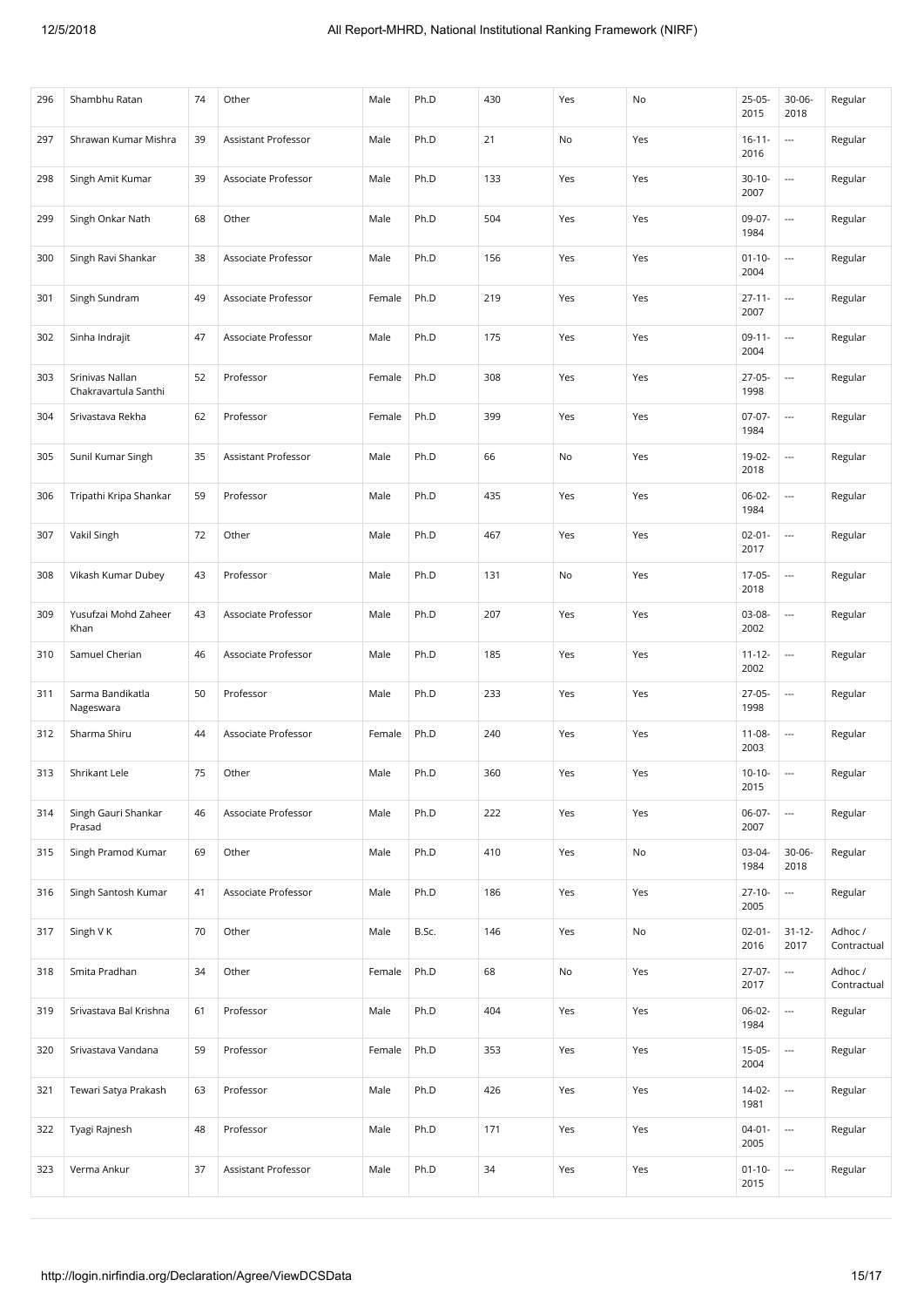| 324 | Vishal Mishra                | 34 | <b>Assistant Professor</b> | Male   | Ph.D   | 50             | No  | Yes | 15-09-<br>2016      | $\hspace{0.05cm} \ldots$ | Regular                |
|-----|------------------------------|----|----------------------------|--------|--------|----------------|-----|-----|---------------------|--------------------------|------------------------|
| 325 | Randhir Singh                | 39 | Assistant Professor        | Male   | Ph.D   | 85             | No  | Yes | $17-05-$<br>2018    | $\overline{\phantom{a}}$ | Regular                |
| 326 | Saket Ram Khelawan           | 46 | Professor                  | Male   | Ph.D   | 255            | Yes | Yes | $21 - 11 -$<br>2005 | $\overline{\phantom{a}}$ | Regular                |
| 327 | Sarkar Arnab                 | 39 | Associate Professor        | Male   | Ph.D   | 156            | Yes | Yes | $18 - 10 -$<br>2004 | $\overline{\phantom{a}}$ | Regular                |
| 328 | Sharma Neeraj                | 45 | Professor                  | Male   | Ph.D   | 273            | Yes | Yes | $30-12-$<br>2002    | $\overline{\phantom{a}}$ | Regular                |
| 329 | Shreyansh Kumar Jain         | 37 | Assistant Professor        | Male   | Ph.D   | $\overline{7}$ | No  | Yes | 15-03-<br>2018      | $\overline{\phantom{a}}$ | Regular                |
| 330 | Singh Anil Kumar             | 49 | Associate Professor        | Male   | Ph.D   | 108            | Yes | Yes | 07-08-<br>2015      | $\overline{\phantom{a}}$ | Regular                |
| 331 | Singh Prabhakar              | 42 | Professor                  | Male   | Ph.D   | 216            | Yes | Yes | $27 - 11 -$<br>2007 | $\overline{\phantom{a}}$ | Regular                |
| 332 | Singh Sanjay                 | 55 | Professor                  | Male   | Ph.D   | 306            | Yes | Yes | 29-08-<br>2003      | $\overline{\phantom{a}}$ | Regular                |
| 333 | Singh Surya Pal              | 67 | Other                      | Male   | Ph.D   | 432            | Yes | Yes | $15 - 10 -$<br>1981 | $\overline{\phantom{a}}$ | Regular                |
| 334 | Sinha Kumar Sanjay           | 57 | Professor                  | Male   | Ph.D   | 339            | Yes | Yes | 28-02-<br>2005      | $\overline{\phantom{a}}$ | Regular                |
| 335 | Srivastava Abhishek<br>Kumar | 38 | Associate Professor        | Male   | Ph.D   | 24             | Yes | Yes | $01 - 01 -$<br>2014 | $\overline{\phantom{a}}$ | Regular                |
| 336 | Srivastava S K               | 66 | Other                      | Male   | Ph.D   | 460            | Yes | Yes | $02 - 11 -$<br>1985 | $\overline{\phantom{a}}$ | Regular                |
| 337 | Swasti Mishra                | 39 | Assistant Professor        | Female | Ph.D   | 5              | No  | Yes | 08-02-<br>2018      | $\overline{\phantom{a}}$ | Regular                |
| 338 | Tripathi Saurabh             | 39 | Assistant Professor        | Male   | Ph.D   | 34             | Yes | Yes | $06-10-$<br>2015    | $\overline{\phantom{a}}$ | Regular                |
| 339 | Vashista Meghanshu           | 43 | Associate Professor        | Male   | Ph.D   | 205            | Yes | Yes | 24-08-<br>2002      | $\overline{\phantom{a}}$ | Regular                |
| 340 | Vinita Chandra               | 40 | Associate Professor        | Female | Ph.D   | 182            | No  | Yes | $16-07-$<br>2018    | $\overline{\phantom{a}}$ | Regular                |
| 341 | Rao Uppu Srinivas            | 45 | Associate Professor        | Male   | Ph.D   | 172            | Yes | Yes | $20 - 10 -$<br>2004 | $\overline{\phantom{a}}$ | Regular                |
| 342 | Samria N K                   | 75 | Other                      | Male   | Ph.D   | 519            | Yes | No  | 24-07-<br>2014      | $30 - 06 -$<br>2018      | Regular                |
| 343 | Sarkar Jahar                 | 41 | Associate Professor        | Male   | Ph.D   | 149            | Yes | Yes | $04-05-$<br>2005    | $\hspace{0.05cm} \ldots$ | Regular                |
| 344 | Sharma Sanjay Kumar          | 52 | Professor                  | Male   | Ph.D   | 283            | Yes | Yes | 19-03-<br>1993      | $\ldots$                 | Regular                |
| 345 | Shri Ram Singh               | 67 | Other                      | Male   | Ph.D   | 331            | Yes | Yes | $15 - 12 -$<br>2016 | $\overline{\phantom{a}}$ | Adhoc /<br>Contractual |
| 346 | Singh Gangeshwar             | 65 | Other                      | Male   | M.Tech | 475            | Yes | Yes | $01 - 01 -$<br>2015 | $\overline{\phantom{a}}$ | Regular                |
| 347 | Singh Prabhat Kumar          | 56 | Professor                  | Male   | Ph.D   | 418            | No  | Yes | $21 - 06 -$<br>2004 | $\overline{\phantom{a}}$ | Regular                |
| 348 | Singh Sanjay Kumar           | 48 | Professor                  | Male   | Ph.D   | 239            | Yes | Yes | $26 - 11 -$<br>2007 | $\overline{\phantom{a}}$ | Regular                |
| 349 | Singh Sushil Kumar           | 58 | Professor                  | Male   | Ph.D   | 327            | Yes | Yes | 09-07-<br>1990      | $\overline{\phantom{a}}$ | Regular                |
| 350 | Sinha Om Prakash             | 62 | Professor                  | Male   | Ph.D   | 327            | Yes | Yes | 04-07-<br>2007      | $\overline{\phantom{a}}$ | Regular                |
| 351 | Srivastava Anand Kumar       | 62 | Associate Professor        | Male   | M.Tech | 403            | Yes | Yes | 08-03-<br>1984      | $\overline{\phantom{a}}$ | Regular                |